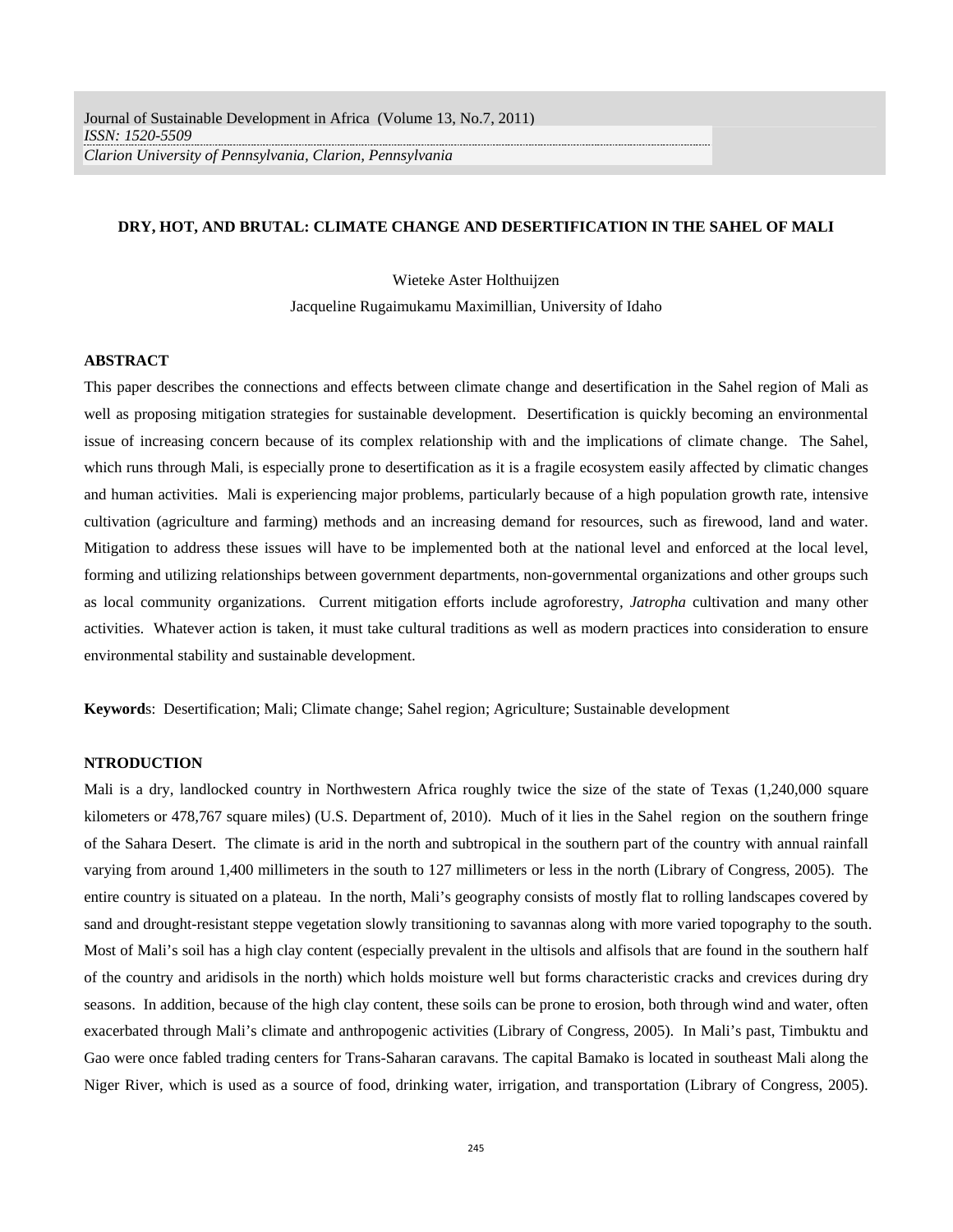Most of Mali's people live along the Niger River, which (due to a growing population and intensive cultivation methods) has caused a strain upon available water and arable land. In recent times, Mali has suffered from recurrent droughts killing tens of thousands of Malians and millions of cattle; such devastating events have been increasing in frequency and severity over the last century (Shoumatoff, 2006). Climate change may increase the risk of drought conditions and lead to accelerated desertification, a problem Mali shares with many other countries of the Sahel region.



### **HISTORY AND BACKGROUND**

Desertification is a word commonly seen especially in conjunction with climate change. However, the entire process that desertification tries to describe is quite complicated. Desertification encompasses various physical process such as declines in soil structure to losses of biodiversity and biomass to increased soil erosion by wind and water (Munn, 2002). In fact, the very definition of desertification has been debated for over thirty years by the United Nations Environment Programme (UNEP) (Munn, 2002). Definitions have ranged from the "spread of desert-like conditions in arid or semi-arid areas due to human influence or climatic change" to later versions which placed desertification as a product mainly caused by human activities in terms of destructive land use. The current definition (accepted by the United Nations Conference on Environment and Development) states that desertification is "land degradation in arid, semi-arid and dry sub-humid areas resulting from various factors, including climatic variations and human activities" (Munn, 2002). In whatever way desertification has been defined, it remains a problem. From a global viewpoint, about half (approximately 28 million square acres) of the world's land surface is defined as "dryland," which includes plains, grasslands, savannas, steppes and pampas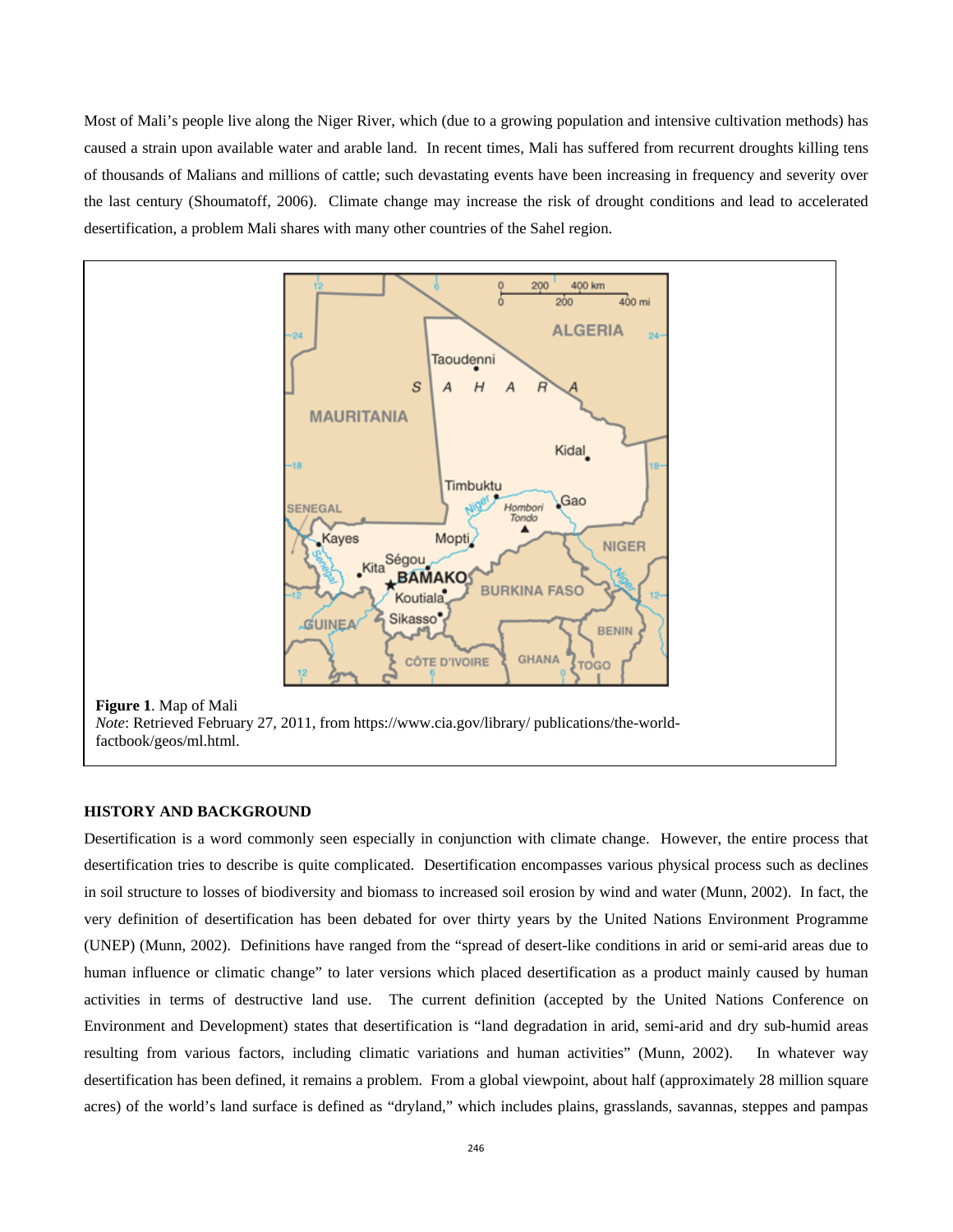(Shoumatoff, 2006). Of those 28 million square acres, 19 million square acres (67.8%) are quickly becoming desert or are currently threatened with desertification. These affected "drylands" are home to over 1.5 billion people in 100 countries, many of whom live in Africa. One of the areas that is experiencing the fastest rates of desertification is the Sahel (Shoumatoff, 2006) . This narrow, semi-arid band, which separates the Sahara Desert to the North and humid savannas to the South, stretches nearly 5,000 miles across the African continent from Mauritania to Sudan (Goudie & Cuff, 2002). The Sahel is a very fragile ecosystem as it is a transition zone in terms of climate and vegetation. In its most natural state, the Sahel is an acacia forest mixed with other small, thorny trees, shrubs and grassland. However, the vegetation cover can change dramatically from year to year as it is dependent upon the amount of rain, which in turn is highly variable because the Sahel possesses a monsoonal climate (Hulme & Kelly, 1993). Simply explained, the region's climate displays dramatic differences between seasons, with a "near 180˚ reversal of the prevailing wind direction," resulting in a few months of rainfall followed by dryness for the remainder of the year (Hulme & Kelly, 1993; Goudie & Cuff, 2002). In fact, Mali copes with some of the highest variations in rainfall sometimes changing between 200-300 millimeters (Economics, 2009). This can cause major problems, such as drought, considering that the Sahel region typically receives between 200 and 600 millimeters of precipitation per year (Leisinger et al., 1995; Library of Congress, 2005).

Despite the fluctuations in weather and drought-like conditions, Africans have survived in the Sahel for over 7,000 years through pastoralism (Brooks, 2006). Pastoralism, especially cattle domestication ( which was estimated to have entered the Sahara around 6,000 years ago), was attractive as a lifestyle because it could more easily secure food resources in a climate that was often (and remains) harsh and unpredictable. The Sahara, which has direct influences upon the Sahel, has experienced long-term climate variability and was beginning to undergo another shift towards increasing aridity due to a collapse of the monsoon (which controls rainfall) around 7,000-6,000 years ago (Brooks, 2006). Cattle, as mentioned, became a favored commodity as they provided flexibility and communities could respond quickly in their search for water and pasture if the environment suddenly changed. Once the monsoon finally collapsed 5,000 years ago, cattle became confined to smaller areas and sedentary lifestyles and their associated economies became increasingly common. In fact, this led to the emergence of agriculture, approximately another 2,000 years later (Brooks, 2006). These sedentary lifestyles, which ranged from a combination of animal husbandry and agriculture to purely subsistence farming, greatly changed the state of the Sahel as they placed a greater demand upon resources which will be discussed later in this paper.

However, even with the appearance of agriculture, pastoralism remained strong throughout the Sahel region. Cattle, as mentioned earlier, were extremely important to pastoralists. In fact, the seeming obsession with these creatures was first coined "cattle complex" by anthropologists in East Africa; cattle were treated as nearly sacred and played a vital role in social activities and interactions. Livestock and cattle were foremost a commodity, but moreover a flexible, mobile commodity that functioned as "major wealth store" (Turner, 2009). As described by Mortimore and Adams, cattle and livestock were "a depository for savings, a reserve for contingencies, a self-reproducing asset, a source of current income, and a source of energy" (Mortimore & Adams, 2001). In addition, livestock and cattle provided a variety of useful products, such as milk, butter, fiber, traction, and manure throughout their lives and meat upon their demise (Turner, 2009). To support their livestock, pastoralists shifted their herds between northern and southern pastures in the Sahel (during the rainy season) and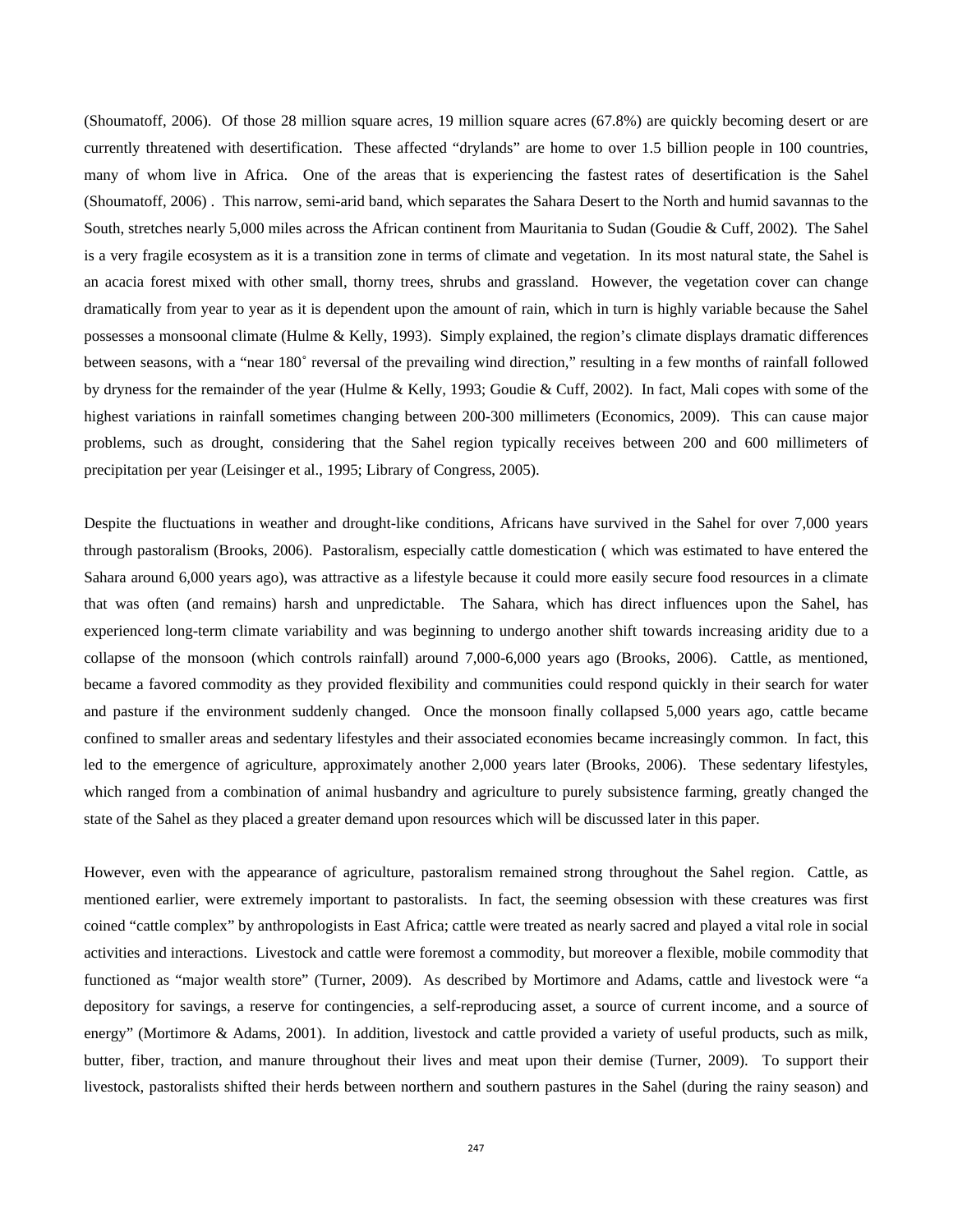then further south to cultivated areas for the remainder of the dry season. This in turn formed a strong, symbiotic relationship between nomadic-like pastoralists and more sedentary-like farmers. During the dry season, pastoralists needed pastures in the South to support their herd and farmers in return depended upon milk, butter, meat and other cattle products (Turner, 2009).

The Sahel (in addition to climate and vegetation) has also served as a cultural transition between pastoral livestock economies of Saharan people and the agricultural economies found south in the savannas. A broad range of cultures and languages mixed in the Sahel including Berber and Arabic speaking people from North Africa and various groups from further south (Leisinger et al., 1995). Different lifestyles, such as pastoralists and nomads, all came into contact with one another through trade despite the dry and arid climatic conditions. In fact, Mali itself is "the cultural heir" to the succession of several ancient African empires that dominated the trading scene, including the Ghana, Malinké, and Songhai (Leisinger et al., 1995). The Sahel's trade relied on a variety of goods such as salt, various millets and cereals, cotton, indigo, rice and even slaves. Slaves were quite a lucrative trade and raids were performed at specific times, usually during the dry season, so newly captured slaves could work to plant millet and other valuable crops at the beginning of the following rainy season (Leisinger et al., 1995; Library of Congress, 2005). However, during the colonial era the Sahel's trade, culture and environment changed drastically.

Towards the end of the 1800s, France began to penetrate the area of Mali by military force. In 1893, France went on to appoint a civilian governor for the conquered territory (then known as French Soudan) despite resistance from the Malians. The French pressed on and by 1905, most of Mali was under their control (Library of Congress, 2005). Naturally, the French were interested in using Mali for economic growth. However, many of the agricultural routines practiced by Malian farmers were seen as ineffective, especially brush firing (which in fact is very important since it spurs the growth of pasture and field vegetation) (Munn, 2002). As a result, the French implemented several policies (*colonization indigène*- native colonization) and practices (*mise en valeur*- development) to encourage correct, "rational" agricultural development (van Beusekom, 1999). The growth of crops such as cotton and rice were highly emphasized by the French. Plows- "the catalyst that would transform African agriculture"- as well as intensive plow agriculture and chemical fertilizers were introduced, all in hopes of increasing yield and efficiency. Other programs by the French included installations of major dams and flood plain agriculture, the most popular and lasting example being the Office du Niger, "a large-scale cotton and rice irrigation scheme in the Niger River valley" (van Beusekom, 1999). However, instead of combating soil degradation and desertification as observed by the French during the beginning 1900s, these issues only worsened. As Monica van Beusekom described, the plows that the French had introduced with great fervor ended up "[exacerbating] the very practice that the French sought to change, the regular clearing of new land for cultivation" (van Beusekom, 1999). The French greatly lacked knowledge about tropical agriculture, mixing both irrigated and dryland conditions for intensive agriculture. Under the French programs that sought to properly "develop" agriculture, yields began to decrease and many traditional, sustainable practices from Malian farmers such as crop rotation and green manuring were discouraged. Malian farmers went bankrupt trying to provide nutrients for their crops with expensive chemical fertilizers that only further degraded the soil (van Beusekom, 1999). Even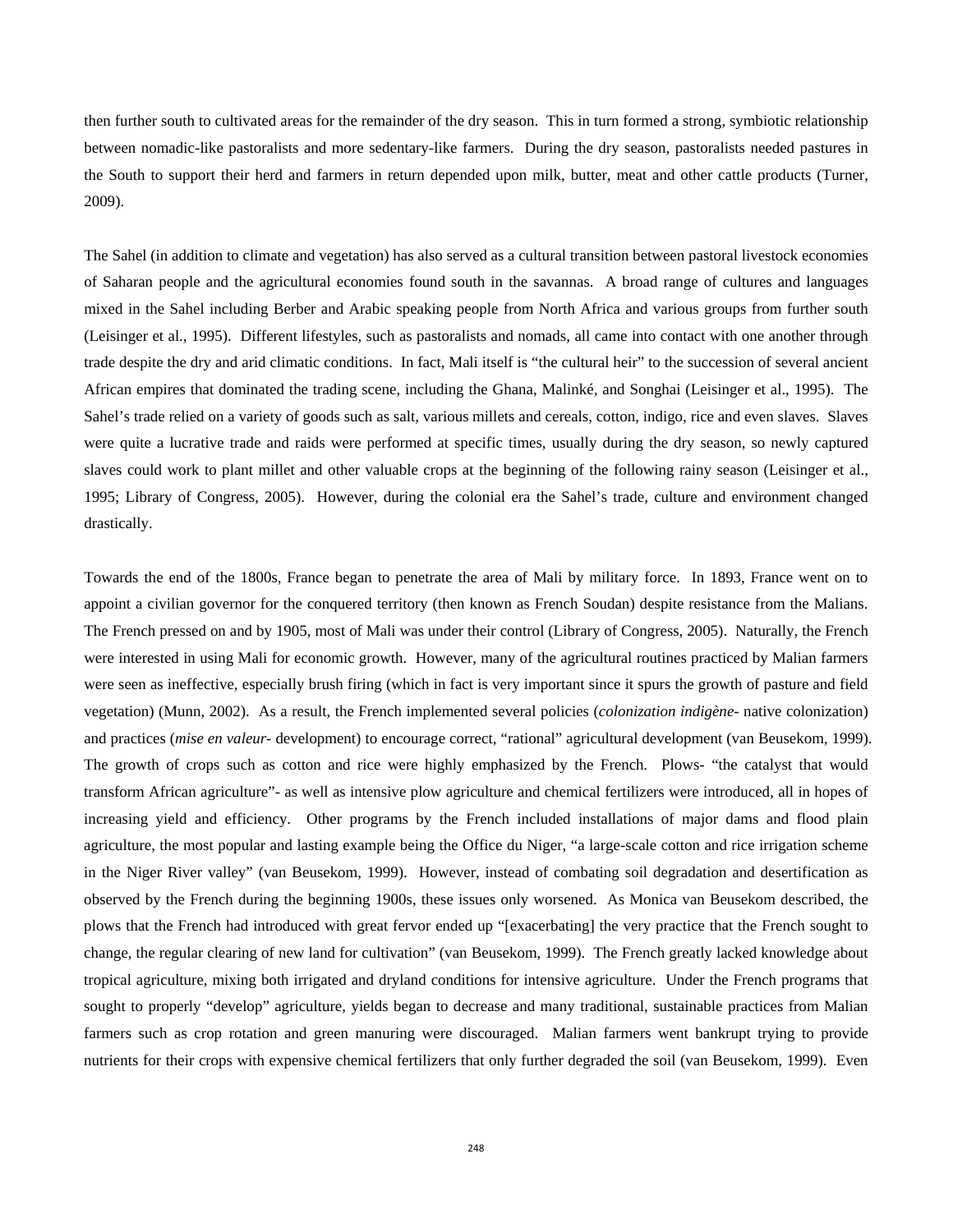the plows, which quickly became very popular and widespread during the 1940s, were leading to erosion and the loss of soil fertility.

Not only were these French practices damaging to the environment, they were also destructive to the cultures and livelihoods of several local agropastoralist groups in Mali, such as the Marka and Fulani (Crane, 2010). The Marka were originally farmers, but through the introduction of the plow and the emphasis on increased food production, the Marka were forced to adopt animal husbandry. Plows need traction and livestock quickly became part of the Marka livelihood (Crane, 2010). Cattle also provided a form of mobile investment and more importantly manure, an increasingly valuable resource especially in light of soil-fertility maintenance. Over the last century, livestock as well as smaller ruminants such as goats have become an important part of Mali's agricultural system as a source of traction for field work, a gateway to the market and a natural resource to sustain soil fertility. However, the adoption of animal husbandry by the Marka has also affected another local group: the Fulani (Crane, 2010). For at least the last 600 years, the Fulani survived as nomadic cattle herders moving their cattle herds between Mali's northern Sahel region and the southern farming and savannah areas by the Niger River. They developed a symbiotic relationship with the Marka; the Fulani would trade milk, butter and sometimes their prized cattle in exchange for cloth, produce, grain and other needed goods (Crane, 2010). However, the Fulani nomadic livelihoods and cultural identity became threatened during the French occupation, as the French made efforts to "sedentarize" the Fulani in order to make them "more governable and taxable" (Crane, 2010). Moreover, the devastating droughts during the 1970s and 1980s destroyed the Fulani herds. With few cattle left and a growing dependency upon food aid, the Fulani were forced to adopt an agricultural-based livelihood. Unlike the Marka, the Fulani have become mainly subsistence farmers and remaining herders have becoming increasingly marginalized (Crane, 2010). Increases in sedentary lifestyles and animal husbandry have additionally placed greater stress on various resources (such as water and arable land) and led to problems such as food scarcity as well as and cultural and political conflicts. Even though Mali gained independence in 1960, most of the agricultural systems and practices originally introduced by the French have remained in place. In fact, many of these practices have led to the numerous environmental, political and poverty-related issues that currently plague Mali.

#### **CURRENT SITUATION**

### *Introduction and Basic Demography*

Simply stated, Mali's condition is in many respects - political, economic, environmental- quite dire. Since its independence in 1960, it is struggling to support itself. Like many other African countries, Mali is experiencing major problems in terms of resources and food security. In addition, Mali has a high population growth rate between 2.4% to 2.8% with an equally high fertility rate at 6.6 children born per woman (UNdata, 2010; Library of Congress, 2005). In other words, within thirty years Mali can expect its population to double from the current 12,706,00 to 25,412,000 inhabitants (UNdata, 2010). Moreover, 44.2% (5,616,052) of Mali's population is below the age of fourteen (median age is 16.3 years), clearly signifying a "youth bulge" (*Mali*, n.d.) This naturally can lead to larger human security issues, such as mass unemployment, social unrest as well as political instability. In fact, according to the United Nations Human Development Report (UNHDR) released in 2005, Mali ranks as the  $174<sup>th</sup>$  worst country in the world (out of 177) based on data concerning distribution of well-being for inequality, gender equity and poverty (Shoumatoff, 2006).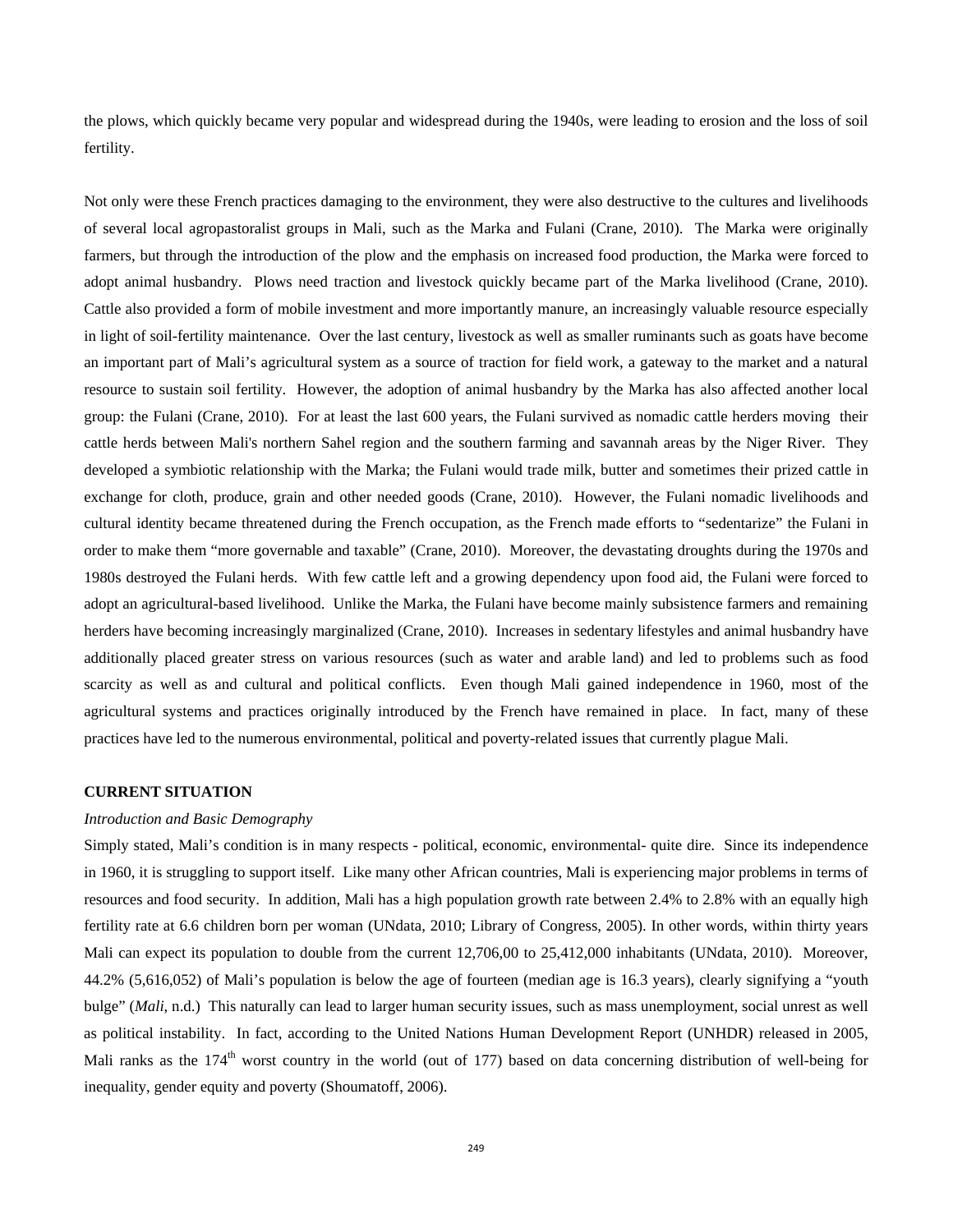#### *Health and Welfare*

A negative trend pervades Mali's health and welfare sectors as well. Out of the 175 countries ranked in the 2003 UNHDR, Mali ranked as  $172<sup>nd</sup>$  in terms of quality of life along with one of the world's highest rates of infant mortality (Library of Congress, 2005). Poverty, malnutrition, as well as inadequate hygiene and sanitation are all major problems. Access to safe drinking water and sanitation services ranges between 62-69% and is even lower for rural villages (Library of Congress, 2005). Appropriate health care is severely limited, with only 5 physicians per 100,000 inhabitants. In fact, only roughly a third of Malians have any access to health services within a five-kilometer radius (Library of Congress, 2005). Education faces similar issues in terms of funding and access. Although public education is provided for through the government and is required until age sixteen, attendance is low (approximately 64.3%) because most families are unable to cover even the basic costs of uniforms, books, supplies, and various other fees for public school (U.S. Department of, 2010). Out of those who do have to ability and resources to attend school, most leave at age twelve. Along with massive shortages of teachers, supplies, and schools (especially in rural areas), Mali also has one of the lowest literacy rates in Africa (31%) with an even lower rate (12%) for women (U.S. Department of, 2010; Library of Congress, 2005).

#### *Economy*

From an economic standpoint, Mali's situation remains bleak. In terms of GDP (PPP) per capita (with estimates ranging from \$470 to \$676.80), Mali ranks as one of the ten poorest countries in the world with approximately one third of the population living below the poverty line (defined as \$1 per day or less) (U.S. Department of, 2010; UNdata,2010). However, Mali's worsening economic situation is more of a recent development. Like many other countries located in the Sahel region, Mali was once self-sufficient in food production of grains such as millet, sorghum, rice and corn (U.S. Department of, 2010). Beginning in the 1960's, "food production in the Sahel rose by only 1.8% per year," whereas the rate of increase in population was much higher (Leisinger et al., 1995). In addition, several other factors such as reduced harvests due to weather, changing dietary habits and policy restrictions concerning agricultural production led to considerable grain deficits from 1965 to 1986 (U.S. Department of, 2010). This in turn has made Mali dependent on food aid and has created a substantial trade deficit due to massive amounts of imports.

As a least developed nation (a term used by the UN for countries that exhibit the lowest indicators of socioeconomic development and Human Development Index ratings out of all countries in the world) with limited financial resources, Mali's economy remains heavily agrarian. Nearly 80% of the labor force is engaged in agriculture or fishing making up on average 33% to 46% of Mali's GDP (U.S. Department of, 2010; Library of Congress, 2005). Small-scale traditional and subsistence farming makes up the majority of the agricultural sector. Subsistence farming (which is 90% of all land under cultivation in Mali) produces mostly cereals such as sorghum, millet, and maize. Cash crops and agricultural export products include corn, cotton (Mali's second largest export product), peanuts, rice, sugarcane, and various vegetables (Library of Congress, 2005; UN UNdata, 2010). Cotton is highly vulnerable to price fluctuations because it is risky to cultivate as bad weather and insects (such as Mali's locust plague of 2004) can easily destroy it (Library of Congress, 2005). In addition, cotton uses more pesticides than any other agricultural product; in turn, this cash crop can cause freshwater pollution due to high inputs of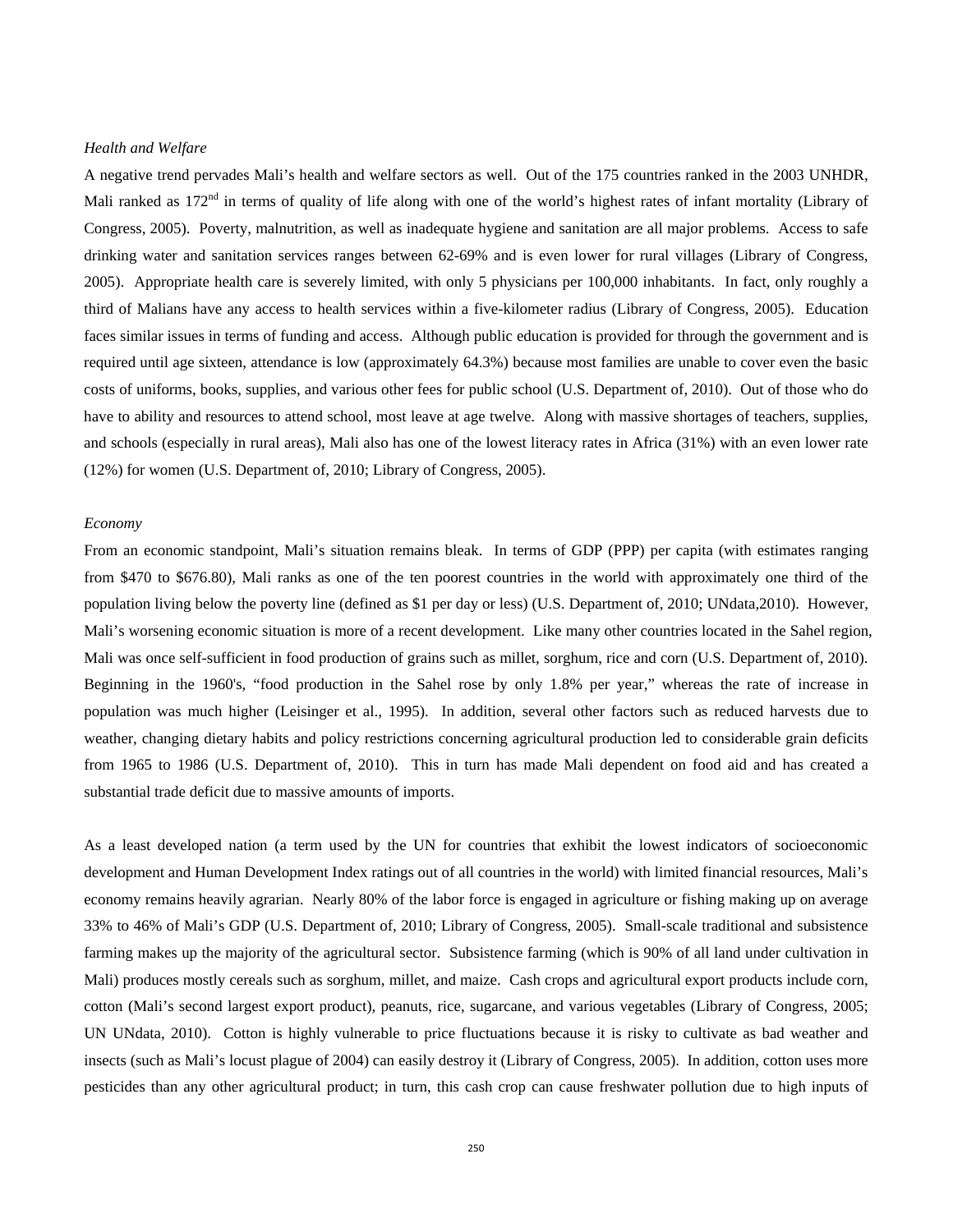fertilizers and pesticides, wasteful water use, salinization, and other water quality problems, many of which are current environmental issues along the Niger River in Mali (Library of Congress, 2005). Outside of agricultural products, livestock also makes up another sizeable part of Mali's GDP (roughly 20%), mainly exporting cattle, goats, sheep, and associated livestock products (Library of Congress, 2005).

Mining is a growing industry in Mali, which currently contributes 16.9% to Mali's GDP (Library of Congress, 2005). It could become quite lucrative as Mali has an array of resources such as phosphates, kaolin, salt (which has long been mined and traded for hundreds of years), limestone, uranium, gypsum and granite (*Mali*, n.d.). In addition, Mali has known reserves of other valuable natural resources, such as bauxite, iron ore, manganese, tin and copper, that have not yet been developed or exploited as the infrastructure and funding currently does not exist to support these industries (*Mali*, n.d.). Gold is one of the few natural resources to have been mined extensively (through investment from two private, multinational South African companies) and it accounts for 80% of all mining in Mali (Library of Congress, 2005; U.S. Department of, 2010). In fact, Mali is Africa's third largest gold producer and gold is also Mali's largest export product (Library of Congress, 2005).

 In 2008, Mali's exports amounted to \$1.9 billion (UNdata, 2010). Since Mali mainly exports commodities and has a largely undeveloped industrial sector, numerous goods need to be imported to support the needs and demands of its growing population. In 2008, Mali imported \$3.3 billion in capital goods, motor cars and vehicles, petroleum products, cement, rice and sugar (UNdata, 2010). Although the amount of exports from Mali have increased by 18.1% from 2004 to 2008, the amount of products Mali imports has risen by 25.1% over the same time period (UNdata, 2010). Thus, Mali faces a continuing and increasing trade imbalance as well as an external debt of \$2.8 billion (Library of Congress, 2005). Together all of these issues- an agriculture based economy, a lack of diversity in terms of exports, and commodities that are vulnerable to price fluctuations- make Mali's economy very weak and highly dependent on foreign aid as well as trade partners in neighboring countries.

#### *Environment*

Along with a fragile economy, Mali also deals with an equally (if not more) fragile environment. Although the Sahel is known for its unpredictable climate and variable precipitation, Mali has experienced an overall decrease in rainfall of 30% over the years since 1968 (Shoumatoff, 2006). Drought has always been a part of life in Mali and other countries located in the Sahel, several at regular intervals within the last 400 years (Leisinger et al, 1995). However, within the last century droughts have been increasing both in frequency and duration. Long droughts of twelve to fifteen years were events that only happened once or possibly twice in a century. Mali has already experienced five since 1900 and is currently recovering from a drought during which 350,000 people faced starvation and 1,200,000 were at risk of famine across the Sahel (Leisinger et al., 1995; U.S. Department of, 2010). The worst of these droughts occurred from 1968 to 1973. During this period, precipitation dropped by 15-40% from the long term mean and over 250,000 people and 3.5 million head of cattle died of starvation (Leisinger et al., 1995; Shoumatoff, 2006). Millions more throughout Mali and other countries of the Sahel were affected by loss of water resources and crop failures. Fish production dropped by 20%, rice cultivation along the Niger River was severely reduced and harvests of staple grains such as sorghum and millet decreased between 40% to 50% (Goudie & Cuff, 2002). Pastoralists in the north of Mali suffered the most; entire herds were wiped out and they were forced to move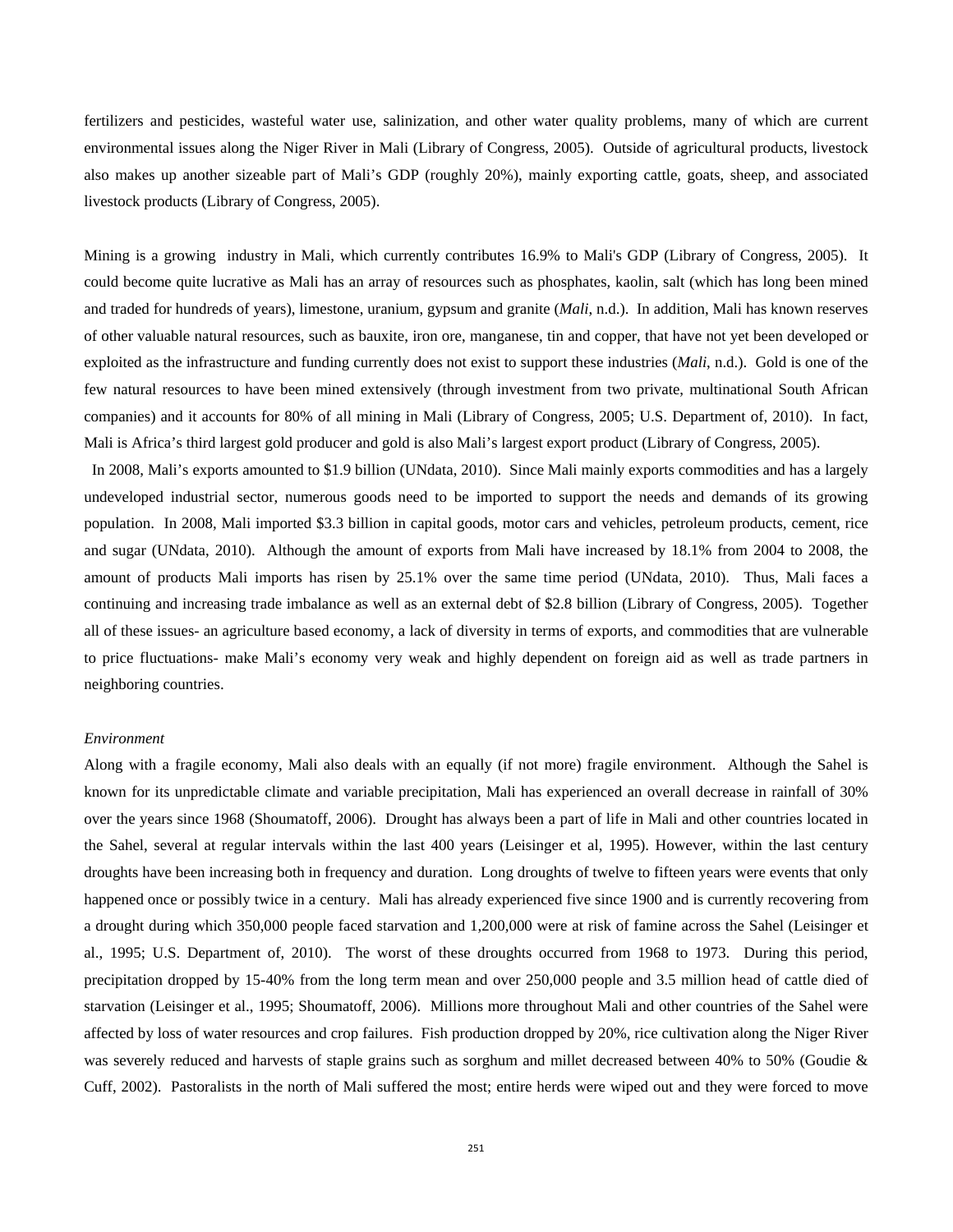southwards, adopt agricultural lifestyles or sell off any remaining cattle to obtain foodstuffs. This created a much greater strain on resources, water, and land and has fueled many of the conflicts between different farmer and herder groups throughout Mali (Crane, 2010; Turner, 2009). Not long after the drought of 1968-1973, another devastating drought ensued from 1980-1984. For example, during this particular drought the city of Gao (situated in eastern Mali) received only 60 millimeters of precipitation while the average for this region is about 250-300 millimeters (Economics, 2009; Leisinger et al., 1995). Over one third of Mali's population continued to suffer from this drought late into the 1980s (Leisinger et al., 1995). In addition to recurrent droughts, Mali's rainy season (crucial to the success and survival of farmers and herders alike) has

been reduced to only two months: July and August. Since 65% of Mali is desert or semi-desert, most economic and agricultural activity is concentrated along the Niger River, where the Office du Niger supplies water for such water intensive crops as cotton through an irrigation system developed by the French in 1932 (van Beusekom, 1999). Only 3.8% of the area of Mali is classified as arable land and less than 0.1% is planted with permanent crops (Library of Congress, 2005). Moreover, cotton and other cash crops have displaced subsistence farming, pushing local people into increasingly marginal areas in order to survive. Because of limited availability of arable land, high demand for farmland as well as over-exploitative farming methods, over-cultivation and soil degradation are now major problems (Munn, 2002). In spite of decreased cattle herds since the droughts in the last half of the century, over-grazing has also become a major problem as many farmers have adopted some form of animal husbandry usually involving cattle, sheep or goats as an investment against small calamities. In addition, manure from livestock is highly valued as it is cheaper than fertilizers and sustainable farming methods, such as fallowing, that are no longer practiced (Crane, 2010). However, livestock "wreck environmental damage" (Turner, 2009). As Alex Shoumatoff described in his article, "goats have penetrated every corner of the landscape. Every reachable plant not protected by thorns or toxic alkaloids has been clipped by their teeth… The Sahel is hardly a 'natural' landscape anymore. It belongs to the goats" (Shoumatoff, 2006).

During the French Colonization, traditional Malian farming methods, especially pastoralism and fallowing methods, were discouraged while sedentary, intensive farming lifestyles were promoted (van Beusekom, 1999). Even after Mali's independence in the 1960s, the farming methods advocated by the French continued and policies were adopted to spur industrialization and agricultural modernization (Benjaminsen, 2008). Nomadism and pastoralism were considered obstacles in becoming a strong, developed nation; consequently the Malian government made efforts to "sedentarize" these ways of life. Incidentally, these have led to the marginalization of many nomadic and pastoralist groups, which will be discussed later (Benjaminsen, 2008). Along with the loss of nomadic lifestyles, fallowing methods were additionally discouraged leading to declines in soil structure and permeability, depletion of soil nutrients and organic matter as well as increased susceptibility to erosion (Munn, 2002). The natural vegetation which protects the soil against erosion is also being decimated. The issue now is a growing population of which many are dependent upon agriculture as a livelihood as well as survival. Similarly, this growing population has led to a growing demand for firewood which is the main source of cooking fuel for Malians (Shoumatoff, 2006). Firewood is also an additional source of income for many people as well as a source of traditional plant medicines. Approximately one million acres of trees and forests are cleared in Mali each year (Shoumatoff, 2006). This deforestation in turn leads to the artificial establishment of savanna vegetation, loss of soil-stabilizing vegetation, exposed and eroded soil, soil desiccation, increased frequency of dust storms, and dune mobilization (Munn, 2002). In fact, dust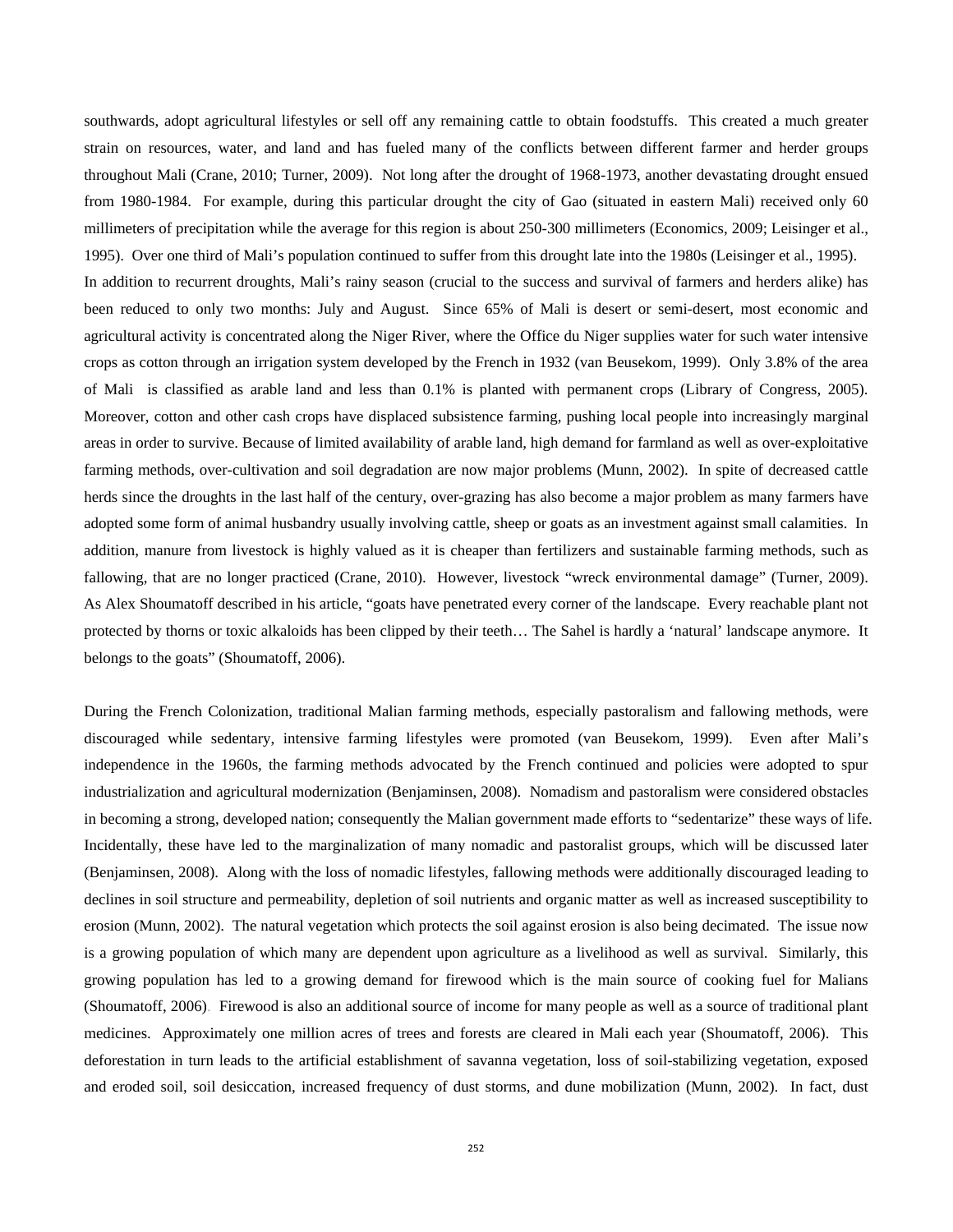storms pick up between two to three billion tons of Sahara dust per year (Shoumatoff, 2006). These fine dust particles can be found up to 12,000 feet in the atmosphere where they can be transported globally by winds. Dust from the Sahara has been found in Austria, England and Greenland and even as far away as Florida and Texas in the United States (Shoumatoff, 2006). In short, the environmental issues that Mali faces are extensive and diverse. Few other regions and countries have experienced such dramatic shifts in climate zones and extreme changes in precipitation as Mali. Moreover, many of Mali's current environmental problems (such as over-cultivation, overgrazing, and deforestation) function as trigger factors in perhaps the greatest environmental threat today, desertification, which is proceeding at "a faster rate than perhaps any other time in recorded history" (Shoumatoff, 2006; Desertification, 2002). Although it is difficult to accurately measure the desertification of the Sahel because vegetation growth varies highly from year to year due to rainfall, it has been measured in general that the Sahara is advancing south into the Sahel at a rate of about 48 kilometers (30 miles) per year (Munn, 2002). However, to solely blame anthropogenic activities such as over-cultivation or deforestation as the main causes for desertification in Mali would be to ignore half of the problem. Desertification is incredibly complex and the web of its

associated trigger factors, whether they are caused by land use or fluctuations of climate, only multiplies its intricacy. Currently, there are several schools of thought regarding the causes of desertification. One of the first responses to the droughts of the 1970s in the Sahel, was the "desertification paradigm," or Charney's hypothesis (Giannini et al., 2008). Basically, Charney proposed that desertification was a product of anthropogenic origin (Goudie & Cuff, 2002). Increasing population and grazing pressures upon the land, he argued, led to a reduction of surface plant cover, which in turn increased the albedo, the proportion of incoming solar radiation reflected from the earth's surface (Munn, 2002). An increase in albedo would result in a decrease of land surface temperatures during the daytime, and thus a reduction in local convection leading to less rainfall. This begins to form a vicious cycle through land-surface interaction that continues to suppress rainfall and increase moisture stress on vegetation (Hulme & Kelly, 1993).

 Beyond anthropogenic activities such as intensive agriculture that lead to land degradation, several other anthropogenic activities may possibly play a role in Mali's desertification issues (Taylor, 2001). Activities such as burning of fuel wood and clearing of woodlands for fields may greatly affect precipitation through common "by-products" of these activities including dust and smoke. According to Daniel Rosenfeld,

"Activities such as grazing and agricultural cultivation that expose and disrupt topsoil can increase the amount of dust blown into the air. More dust reaching rain clouds reduces their rainfall, which exacerbates drought conditions and contributes to the spread of desertification of the landscape" (Rosenfeld, 2001).

The Sahel in Mali, an already fragile ecosystem with easily erodible soil, is especially susceptible to dust production. Moreover, the Sahara to the North with its massive dust storms only multiplies the effect. Smoke (produced from burning of fuel wood, fields, and other biomass) has also been shown to suppress and reduce the efficiency of precipitation (Rosenfeld, 2001; Giannini et al., 2008). Since Africa is the largest source of biomass burning, the argument can be made that through these various anthropogenic activities that are further exacerbated by smoke and dust, "mankind may already have had a significant impact" upon rainfall, "affecting water resources, global atmospheric circulation and weather patterns" (Rosenfeld,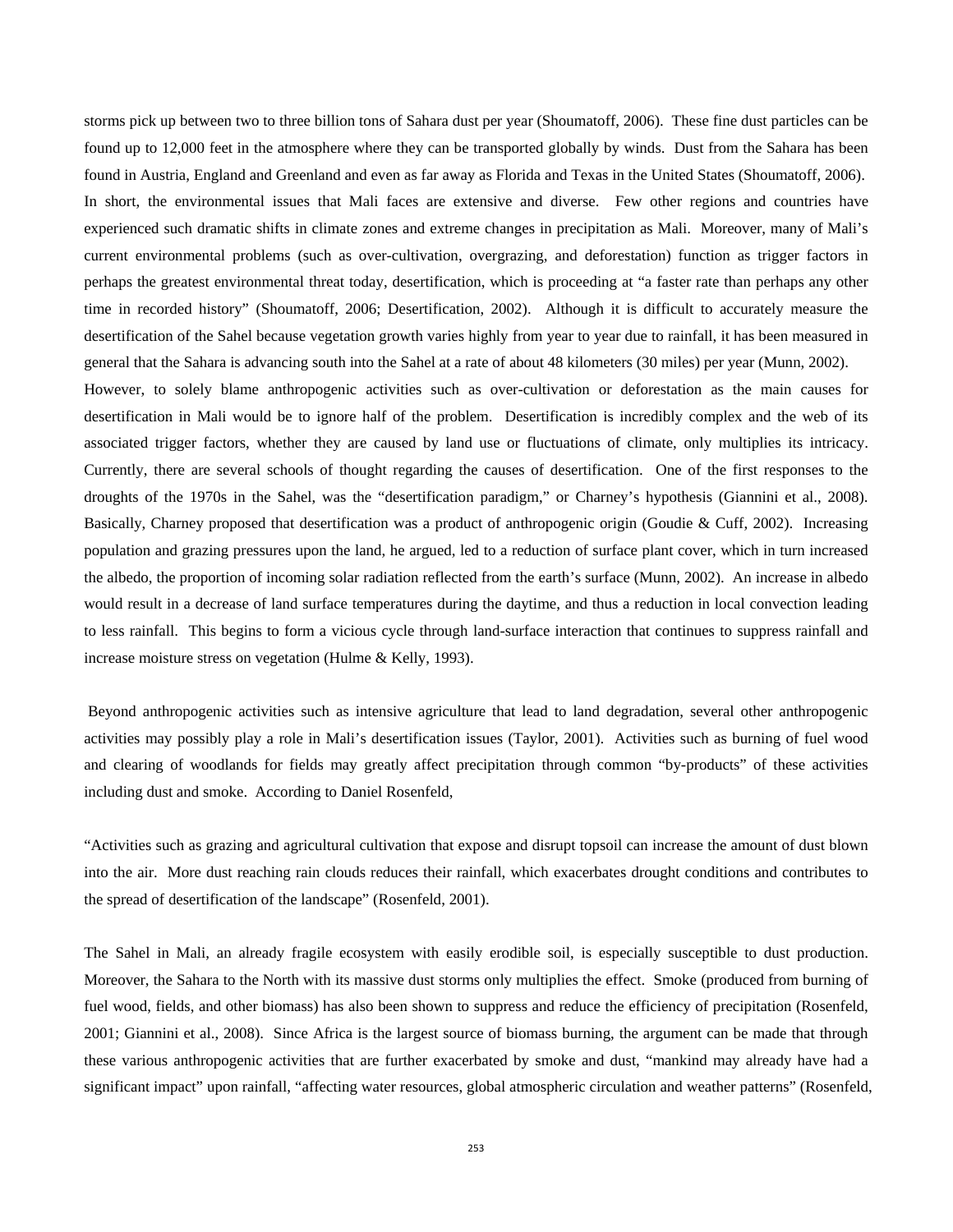2001). The only optimistic part of this theory is that because desertification and decreased precipitation are hypothesized to be caused by anthropogenic activities, mitigation can be implemented to "halt such emissions" and "have positive local and regional effects almost immediately" (Rosenfeld, 2001).

Unfortunately, the web of trigger factors of desertification extends far beyond relations between land surface and atmospheric feedback. Although Charney argues that desertification is driven purely by anthropogenic activities further examination of his hypothesis has shown that the link between land surface and atmosphere is quite weak. Recent research and models have suggested that desertification of the Sahel in Mali is instead linked with observed sea surface temperature (SST) patterns in the tropical Atlantic and Pacific Oceans and the El Nino/Southern Oscillation (ENSO) events (Taylor et al., 2002).

 It is well known that global climate change has resulted in warming of oceans worldwide; oceans naturally play an important part in establishing weather patterns, such as the El Nino/La Nina events. El Nino (or warm ENSO) events are usually associated with droughts whereas La Nina (or cold ENSO) events correspond to abundant rainfall (Giannini et al., 2008). Studies have consistently shown that "both a warming of the equatorial Indian Ocean, and a warmer South Atlantic compared to the North Atlantic are dynamically consistent with a drier Sahel" (Giannnini et al, 2008). Rainfall in the Sahel is highly dependent upon the monsoonal climate, which results in two to three months of rain followed by a dry period for the remainder of the year. The rainfall is specifically influenced by the "intertropical convergence zone" (ITCZ), which forms when the Harmattan (a dusty wind from the Sahara that blows toward the western coast of Africa during the winter) and the Southwest Monsoon air streams join together (Goudie & Cuff, 2002). This convergence leads to cloud formation and convection currents, which eventually causes rainfall. Typically, the ITCZ moves upward during the summer bringing rain with it up into the Sahel (Goudie & Cuff, 2002). However, warmer oceans (specifically during El Nino events) trigger drought-like conditions and affect the path of the ITCZ. Studies are showing that higher global temperatures due to climate change may be increasing evaporation from land as well as the rate of moisture transfer to the air, thereby intensifying storms, floods, droughts and other weather associated with El Nino. Over the last few decades these ENSO events have been occurring with higher frequency and intensity, with the El Nino (drought) events occurring at a 3:1 ratio in comparison to La Nina (abundant rainfall) events (Giannini et al., 2008). During El Nino events, the ITCZ follows the warmest waters and may not necessarily stray northwards into the Sahel. In addition, the atmosphere in the Sahel may not be able to maintain convection currents that lead to precipitation (Giannini et al., 2008). Climate change thus plays a direct role in the desertification of the Sahel in Mali. In this hypothesis, the future seems bleak; desertification is then fueled by the carbon emissions of the world as a whole and anthropogenic activities at the local level would have little effect either way.

However, it is more likely that there is some validity to both theories. Hulme notes that "the desiccation recently observed in the Sahel (a 20% to 30% decline in rainfall) is greater than nearly all the predictions of global warming-induced rainfall change for this region made by global climate models" (Hulme, 2001). Thus, it is probable that other factors contribute to desertification, most likely environmentally-destructive anthropogenic activities. Desertification and climate change are undeniably linked; although one may not directly cause the other, they both have the ability to affect one another. As Williams describes, "both climate and desertification interact at a variety of scales through a complex and still only partially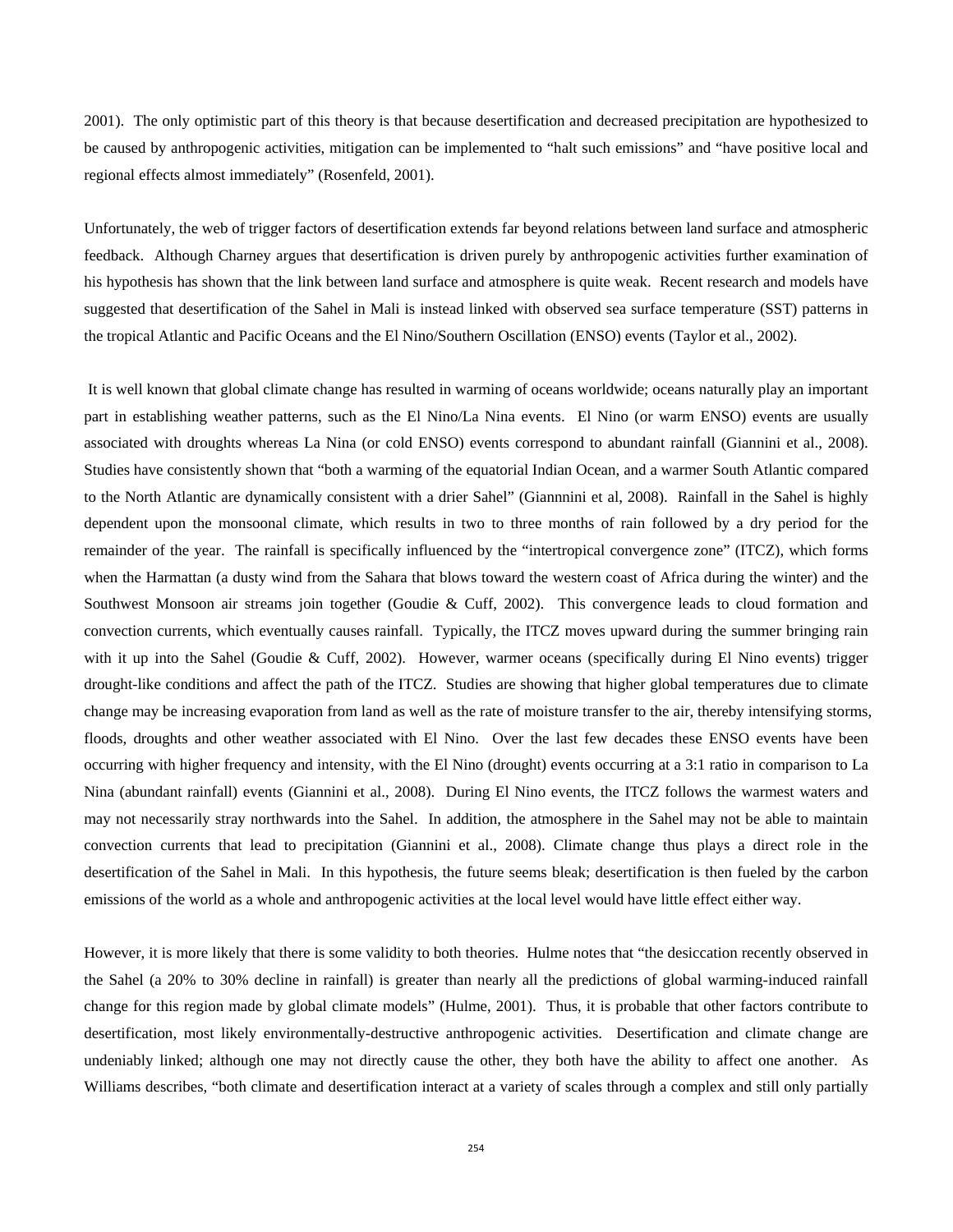understood series of feedback loops" (Williams, 2001). This in turn makes it difficult to accurately forecast the environmental future of Mali. Some models show prolonged humid periods and shorter dry episodes in the Sahel, as well as an increase in vegetation cover due to an enhanced  $CO<sub>2</sub>$  fertilization effect (Brooks, 2006). However, in general, the consensus is bleak; Mali's forecast is dry and hot (Shoumatoff, 2006). Based on twenty-two global climate models, Mali can expect an increase in temperature of 1.2 °C and a decrease in precipitation of -2.2% (Economics, 2009). Mali has already experienced a drop in rainfall by 200 millimeters and a rise of average temperature by 0.5 °C within the last fifty years and it is expected that droughts will increase in frequency and severity (Economics, 2009). In addition, Mali is experiencing a climate zone shift of agro-ecological regions southward which will only be hastened with a decrease in rainfall as predicted (Economics, 2009). Both of these will have devastating effects, resulting in lower yields of agriculture and biomass production. More specifically, Mali could potentially lose up to \$300 million in its agriculture and livestock industry, which would negatively affect Mali's economic prospects (Economics, 2009).

Besides environmental and economic stress, tensions between different ethnic groups within Mali are expected to increase. Conflicts over resources will most likely worsen and become more violent. For example, during an early 1990s rebellion led by the Tuareg in Northern Mali, nearly 1,000 people were killed and more than 250,000 were displaced in a dispute about access to resources along the Niger River (Benjaminsen, 2008). As many pastoralist groups in Mali, the Tuareg divide their time up in the north of the Sahel during the rainy season and return to the south for the remainder of the year. The Tuareg depended on food reserves by the river during the dry season which caused conflict with sedentary groups like the Songhay who farmed rice (Benjaminsen, 2008). These conflicts of land and resources sometimes turned violent, as with the case of the Tuareg rebellion. These sort of conflicts can be expected to increase as Mali faces a more unstable environmental situation along with a higher population requiring greater access to and quantity of various resources.

## **STAKEHOLDERS AND CURRENT MITIGATION EFFORTS**

Despite the state of Mali's economy, innumerable organizations and NGOs are investing in and executing environmental programs in the country. Because Mali is considered a "least-developed country" (LDC), the United Nations has been actively involved in the country's affairs, specifically those pertaining to Mali's degrading environment as well as economic and agricultural issues. Moreover, the environmental challenges facing Mali are of global importance; desertification is a major worldwide problem, threatening 19 million square miles of the earth's land surface spread out over 100 countries (Shoumatoff, 2006). In 1992, Mali signed the UN Framework Convention on Climate Change (UNFCCC) (ratifying it in 1994) and the Kyoto Protocol shortly thereafter under which the Malian government is responsible for "gathering and sharing information on greenhouse gas emissions, national policies and best practices" as well as "launching nation strategies (clean development mechanisms- CDM) for adaptation to the impacts of climate change" (UNFCCC, 2011). Under the Kyoto Protocol, Mali is responsible to complete tasks under the Clean Development Mechanism, seven groups of goals including energy, agriculture and natural resources, all geared towards sustainable development (UNIDO, 2005). Specifically, the Permanent Technical Secretariat of the Institutional Group on Environmental Questions Boubacar Sidiki Dembélé (designated as Mali's National CDM Authority), Board Member of National Meteorology (of Mali) Mama Konaté and their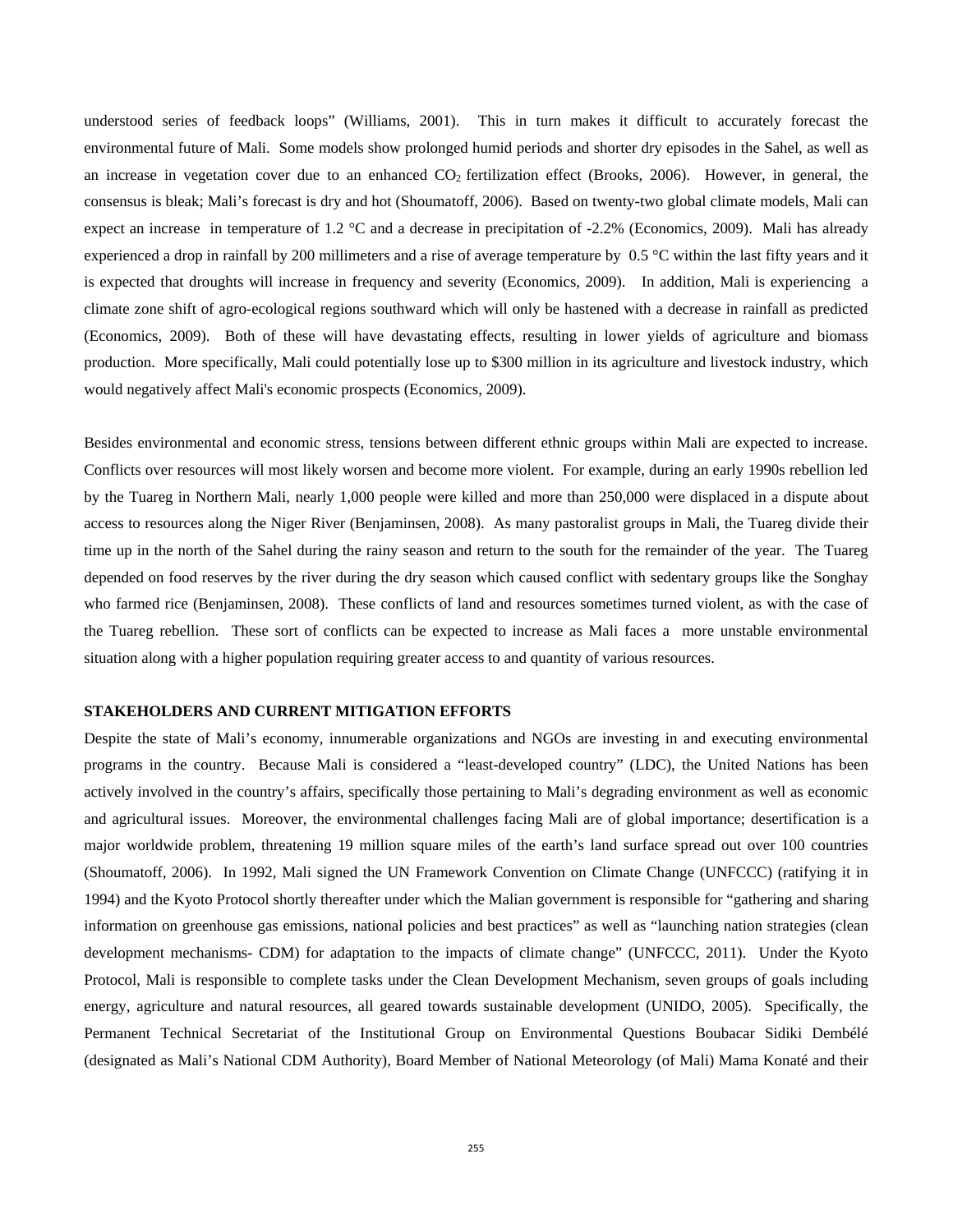associated committees in Mali's government are responsible for implementing and enforcing criteria for sustainable development as defined under the UNFCCC (United Nations, 2005).

In 1997, Mali also ratified the United Nations Convention to Combat Desertification (UNCCD) under UNEP which formed to begin "action involving international cooperation and a partnership approach" (UNCCD, 1997). The convention focused specifically on "improving land productivity, rehabilitation of land, conservation and sustainable management of land and water resources" in order to "prevent the long-term consequences of desertification, including mass migration, species loss, climate change and the need for emergency assistance to populations in crisis" (UNCCD, 1997). Developed countries, such as the United States, Germany, and France, are responsible to provide "substantial financial resources" and promote environmental programs as well as access to appropriate knowledge. In return, Mali is obliged to "give priority to combating desertification" and to create and enforce "appropriate laws, policies and action programmes" (UNCCD, 1997). This program is executed and implemented by the Government of Mali through national partner institutions, led by the Department of Environment and Sanitation through its National Directorate for Conservation of Nature, National Project Management Unit and the PRSP Unit of Ministry of Economy and Finance. In particular, Mali's government (through the Ministry of Environment and Sanitation) is encouraged to establish a National Action Plan (NAP) to address desertification through grass-roots participation, particularly with the input of those who live off the land (UNCCD, 1997). In this sense, the pastoralists and subsistence farmers of Mali are perhaps the greatest stakeholders as they comprise nearly 70% of Mali's total population and rely exclusively upon the land for their resources and livelihoods. According to the UNCCD, "local people, who are often poor, know more than anyone else about the fragile ecosystems in which they live and work and are thus in the best position to contribute to the fight against desertification" (UNCCD, 1997).

Along with various other conventions, Mali also signed on to the Convention of Biological Diversity (CBD). Under the 2010 target, Mali (through supervision and direction under the National Directorate of Nature Conservation, the Centre for Institutional Management of Environmental Issues [STP / CIGQE], and the Department of Environment and Sanitation of Mali) is expected to have developed programs to "protect local plant varieties and some animal species… through creation of research and implementation of biodiversity projects" (Country profile- Mali, n.d.). In addition, promotion of "sustainable agriculture, forestry, fisheries and mining" as well as "traditional knowledge and practices" is heavily emphasized by the CBD to address climate change, desertification and pollution in Mali. To protect biodiversity Mali, the Department of Environment and Sanitation is expected to increase protection of "large natural areas, highly threatened areas, and areas that are home to highly threatened species" from 4% to 15% (Country profile- Mali, n.d.).

Beyond programs through the United Nations, Mali's government has taken action to address climate change and desertification on its own. Although it is extremely underfunded, the government plays a key role as a stakeholder in policy making (legislative branch) and executing programs (executive branch). Recently, Mali's government has taken steps through several different departments and ministries to raise awareness about desertification. In response to the droughts that had devastated agriculture, fisheries and livestock near Lake Faguibine (often described as "the heart of economic development for Mali"), Mali's government set up l'Office pour la Mise en Valeur du Faguibine (OMVF- Office for the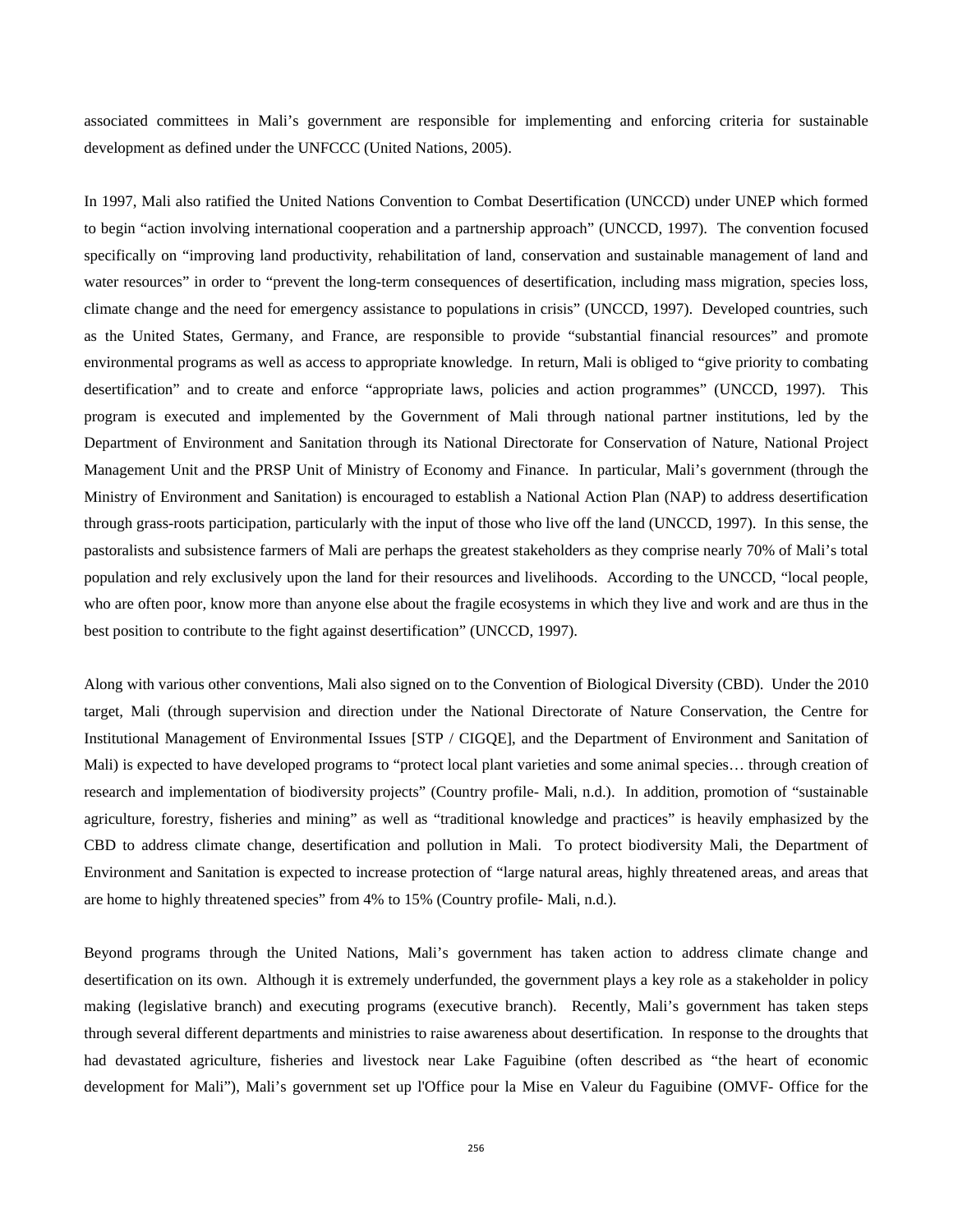Development of the Faguibine) to help support local response in addressing desertification in the region and reduce conflict potential in the future (*Primature*, 2011). In the beginning of 2011, Salikou Sanogo (the Minister of Education, Literacy and National Languages) and the Syndicat National de l'Education et de la Culture (SNEC- National Union of Education and Culture) opened a short training workshop on environmental education for sustainable development as well as integrative methods to deal with pollution and desertification for teachers and professors from schools and universities in and around Mali's capital Bamako (*Primature*, 2011). In addition, Sanogo has been the force behind organizing "Arbor Day" as well as "Operation Green School," which aims to insert concepts regarding protection and promotion of the environment in all education at all levels. In 2009, Mali's government ratified a convention with member countries of the Communauté des Etats sahélo-sahariens (CEN-SAD- Countries of the Community of Sahel-Saharan States) to create a belt of vegetation (green belt) fifteen kilometers wide and over 7,000 kilometers long, running from Senegal to Djibouti (*Primature*, 2011). The goal is to slow desert encroachment by planting trees which will in turn lead to water retention. It is the hope that this green belt will cover demands for fuel wood, restore biodiversity, improve soil stability, and help secure livelihoods of those living in marginalized land. In addition, this initiative will support national priorities in the fight against desertification and promote sustainable management of natural resources as directed under the environmental action plan of the New Partnership for Africa's Development (NEPAD), an African Union strategic framework for pan-African socio-economic development (*Primature*, 2011). The Department of Environment and Sanitation is responsible for implementing and directing the construction of the green belt in Mali, with technical partners and administrative supervisors of the United Nations Fund for Food and Agriculture Organization (FAO) and the World Food Programme (WFP) executing the greater green belt project through the Sahel (*Primature*, 2011).

 In addition the government has formed alliances with individual or groups of African countries, many of which are located in the Sahel. One such example is SOS Sahel UK which operates through several independent offices throughout the Sahel region, such as Sahel ECO in Mali, which aims to promote the participation of pastoralists in decentralized government through methods of civic education, literacy and awareness of environmental issues (*SOS Sahel*, 2010). Although these organizations often lack in internal funding and rely upon various outside sources for resources and investment (including various UN agencies, World Bank, International Fund for Agricultural Development, Bill & Melinda Gates Foundation, among many others), they are still important as they create a united front to combat climate change, desertification and related environmental issues (UNDP, 2010). Many of the countries in the Sahel rely upon one another economically, thus it is useful to create intergovernmental negotiating committees and alliances. Some of these organizations include the Sahel and West Africa Club (SWAC), the Permanent Interstate Committee for the Fight against Drought in the Sahel (CILSS), and the Economic Community of West African States (ECOWAS). The main goal of many of these organization is to raise international support for and awareness of the drought crises in the Sahel. Other collective goals include food security, domestic energy, and sustainable agriculture education.

 Along with international and national stakeholders, many foreign governments and private sectors (specifically agriculture and cash crops) are beginning to wield a large amount of influence over Mali's land. Some of these foreign investors include China and South Africa which have devoted capital towards considerable tracts of land along the Niger River to grow sugar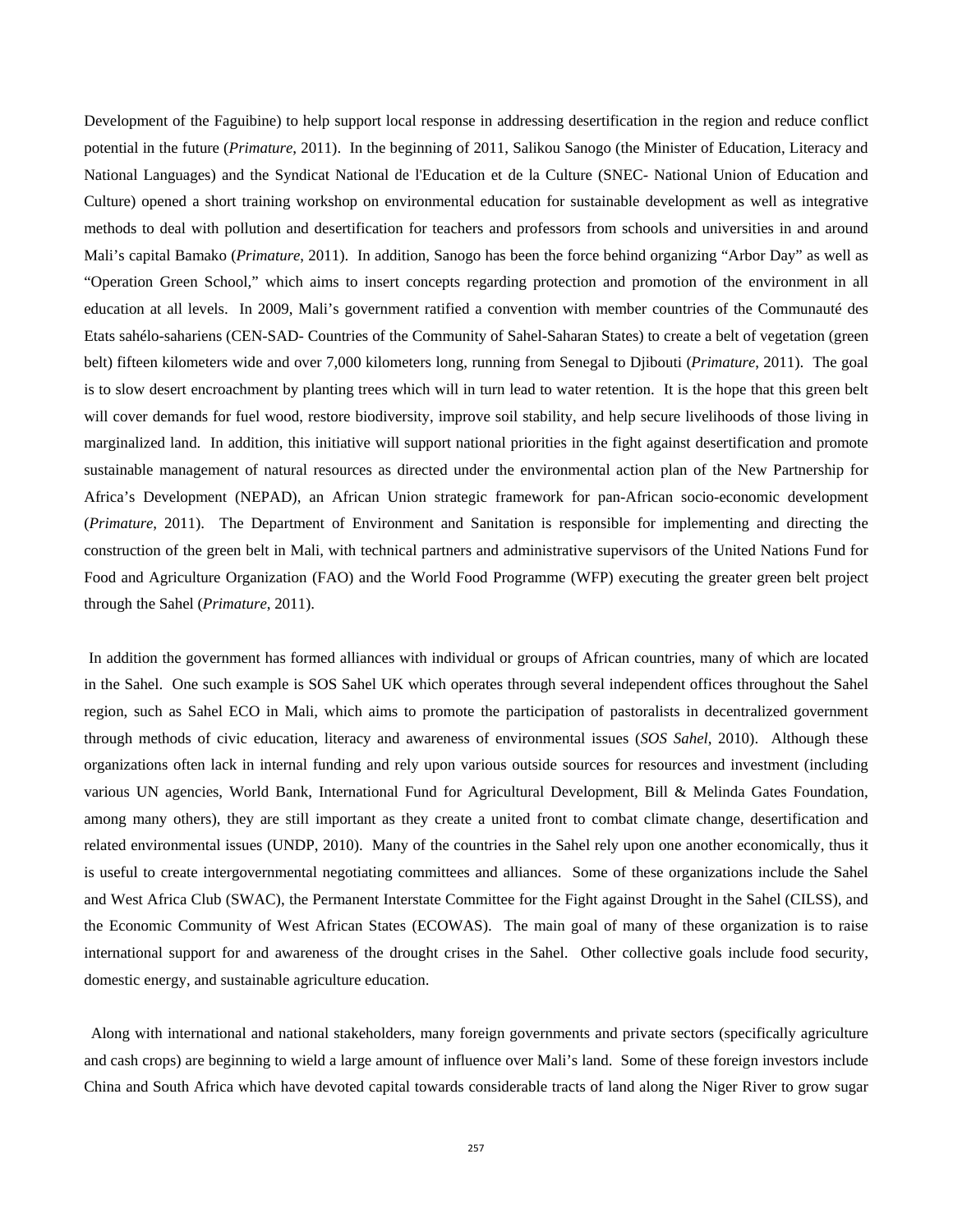cane. Other countries include Libya and Saudi Arabia (interested in rice cultivation and exportation), as well as Canada, Belgium, France, South Korea, India, the Netherlands, and multinational organizations like the West African Development Bank (MacFarquhar, 2010). According to an article by Neil MacFarquhar, foreign aid for agriculture has dwindled from about 20 percent of all aid in 1980 to about 5 percent now, creating "a need for other investment to bolster production" (MacFarquhar, 2010). Throughout Africa (particularly in Mali and other least-developed countries), private investors and foreign governments are buying up huge areas of arable land, often thousands of acres or more (MacFarquhar, 2010). In Mali, land is typically handed down from generation to generation according to tradition. However, the Malian government technically owns the land and has begun leasing it to various foreign investors. The reason for this, as Abou Sow explains is, "even if you gave the population their the land, they do not have the means to develop it, nor does the state" (MacFarquhar, 2010). Currently, foreign investors (mostly China, Libya and South Africa) control between 600,000 to 1,500,000 acres of arable land in Mali mostly located near the fertile Niger River. Although the World Bank and the UN argue that these investments "could help feed the growing global population by introducing large-scale commercial farming," they have instead resulted in the displacement of thousands of farmers and villagers now facing shelter and food security problems (MacFarquhar, 2010). These displaced Malians are forced to move to increasingly-marginalized land where their farming practices and livelihoods serve as catalysts for desertification. Moreover, much of the food cultivated on land owned by investors is exported to wealthier, developed nations. "Land-grabbing" by foreign investors is expected to increase, giving them more power and influence over Mali's land than the millions of Malians who depend on it for their food, shelter, livelihoods and more (MacFarquhar, 2010). These foreign investors will serve as strong stakeholders in Mali's environmental situation. The Malian government (specifically the Department of Agriculture and Bakary Kante, technical and agricultural advisor to the prime minister) supports private investment because multinationals have the capital to finance needed infrastructure for the country's agricultural sector. Thus foreign investors have free rein over land, developing and exploiting it through various highly-intensive agriculture and cultivation practices which can lead to further soil degradation and desertification (MacFarquhar, 2010).

 Apart from the United Nations, most financial and practical assistance to combat the effects of climate change comes from NGOs. Currently, there are over fifty-nine organizations present in Mali managing anti-desertification programs alone (Shoumatoff, 2006). These organizations include Sahel ECO, Tree Aid, the Joliba Trust and the Mali-Folkecenter among others. The Mali-Folkecenter (one of Mali's most prominent NGOs) works to " promote the sustainable management of natural resources and the use of these resources to catalyze local economic growth & sustainable development by working in partnership with rural populations and local entrepreneurs" (*MFC Nyetaa*, n.d.). Their projects have included implementing clean, renewable energy sources in rural areas, developing greater access to water supplies, educating women about sustainable agriculture, the importance of trees in reference to fuel wood consumption as well as *Jatropha* cultivation. Trees are imperative to battling desertification because they provide soil stability and water retention. In fact, most NGOs emphasize the use of agroforestry techniques in their projects even though this practice is one of the most difficult to implement. Given that 70% of Malians (of whom the median age is 16.3 years) are farmers and a third of Mali's population lives below the poverty line, it is challenging to illustrate the long-term importance of trees in terms of farming and cultivation. Malians are dependent upon land for food, shelter and income; these three factors alone take up all the time,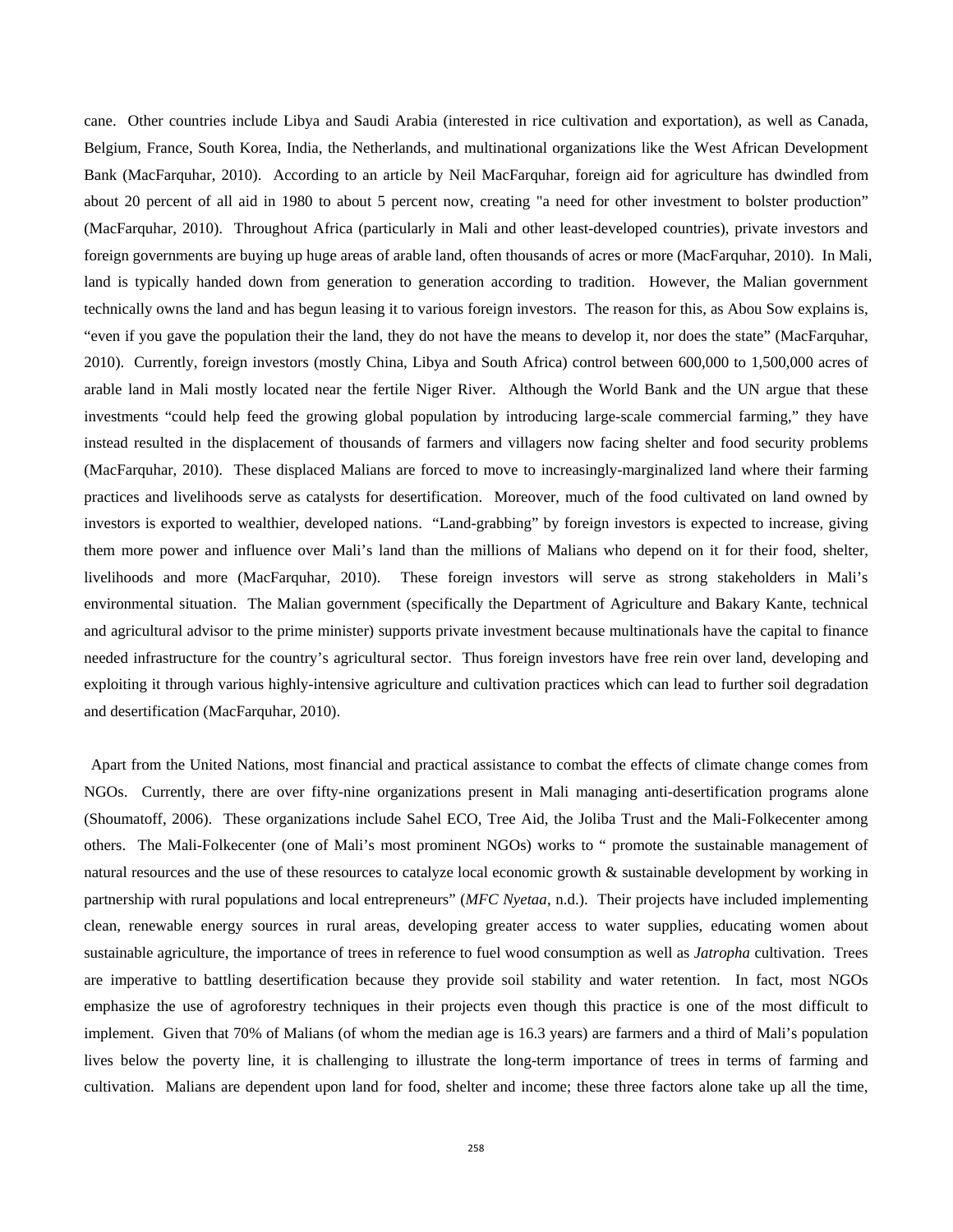energy and expenditure from most Malians. Simply stated, "[Most] see so little money and they're so focused on where the next meal is coming from, they don't have the luxury of long-term thinking" (Shoumatoff, 2006). As one Malian farmer stated, "When the rains come, we have to plant millet and other crops every day, from sunup to sunset, for four months. We don't have time to plant trees" (Shoumatoff, 2006). Although trees are extremely important for successful crop yields and soil stability, most Malians cannot "wait 10 years [for the trees to mature] to be rewarded with the fruit of their labor, of investing time and energy in something that they may get a return on in the distant future but that every year they have a chance of losing" (Shoumatoff, 2006). In addition, intensified through Mali's youth bulge and a low literacy rate, there is a growing knowledge gap between generations. Once the forest disappears, the land turns into desert, or a plant becomes extinct, "the knowledge goes… the old people die, [and] the young don't get it" (Shoumatoff, 2006). Thus the young generation continues to destroy forests and practice unsustainable farming methods without comprehension or concern for consequences, leading to further desertification and ecosystem instability.

 Other creative ways to address desertification by NGOs have included efforts to stop the loss of heirloom varieties of millet and other food plants which are often better adopted to dry conditions than common, advertised GMO varieties, and the "medicinal-plant initiative." Many native plants in Mali are highly prized for their medicinal purposes; however, between twenty to twenty five of these species have become extinct due to deforestation, lack of precipitation and "heedless harvesting" (Shoumatoff, 2006). The "medicinal-plant initiative" aims at educating farmers, especially women, on correct techniques to grow and make cuttings of these important medicinal plants without killing them or harming surrounding plants. This provides women with an alternative, more sustainable livelihood, and it also helps protect the forests and ecosystems in which these medicinal plants are found.

 One of the most interesting current mitigation strategies, which is gaining much popularity and interest, is the cultivation of *Jatropha carcus*. Several NGOs (specifically the Mali-Folkecenter) now incorporate Jatropha cultivation in their activities which are funded and supported mainly through foreign investors from developed European countries; one example is that of Mali Biocarburant SA, a Dutch-backed biodiesel program in Mali. Although *Jatropha* originates from Latin America, it is a drought-resistant perennial that can grow well on marginal and even sandy soils (Henning, 1996). It also grows very quickly, producing seeds in less than two years (*MFC Nyetaa,* n.d.). The plant has become very attractive to Malians for several reasons. From an environmental standpoint, *Jatropha* seems like the perfect solution to desertification. Planted in hedges, *Jatropha* reduces erosion and damage from wind and water (which cause 30% of soil degradation) and protects gardens and farmland from animals, who often destroy anywhere between 5%-10% of crop yield (*MFC Nyetaa*, n.d.). Moreover, soil collects at the base of the hedges due to wind, which leads to higher absorption and retention of water. The roots of the *Jatropha* plant can help loosen the soil, which is especially important during the dry season as the soil can become compacted and in turn easily erode during the rainy season (*MFC Nyetaa*, n.d.). Along with all of the other properties of *Jatropha*, the press cake, a byproduct formed after the extraction of oil from the *Jatropha* seeds, functions as a high-grade organic fertilizer. This is highly prized by farmers as soils are usually low in humus and chemical fertilizers are very expensive (Henning, 1996). In addition, *Jatropha* works well in inter-cropping systems; because it grows well in dry, arid areas, it tends to complement rather than compete with other crops (Worldchanging Team, 2007).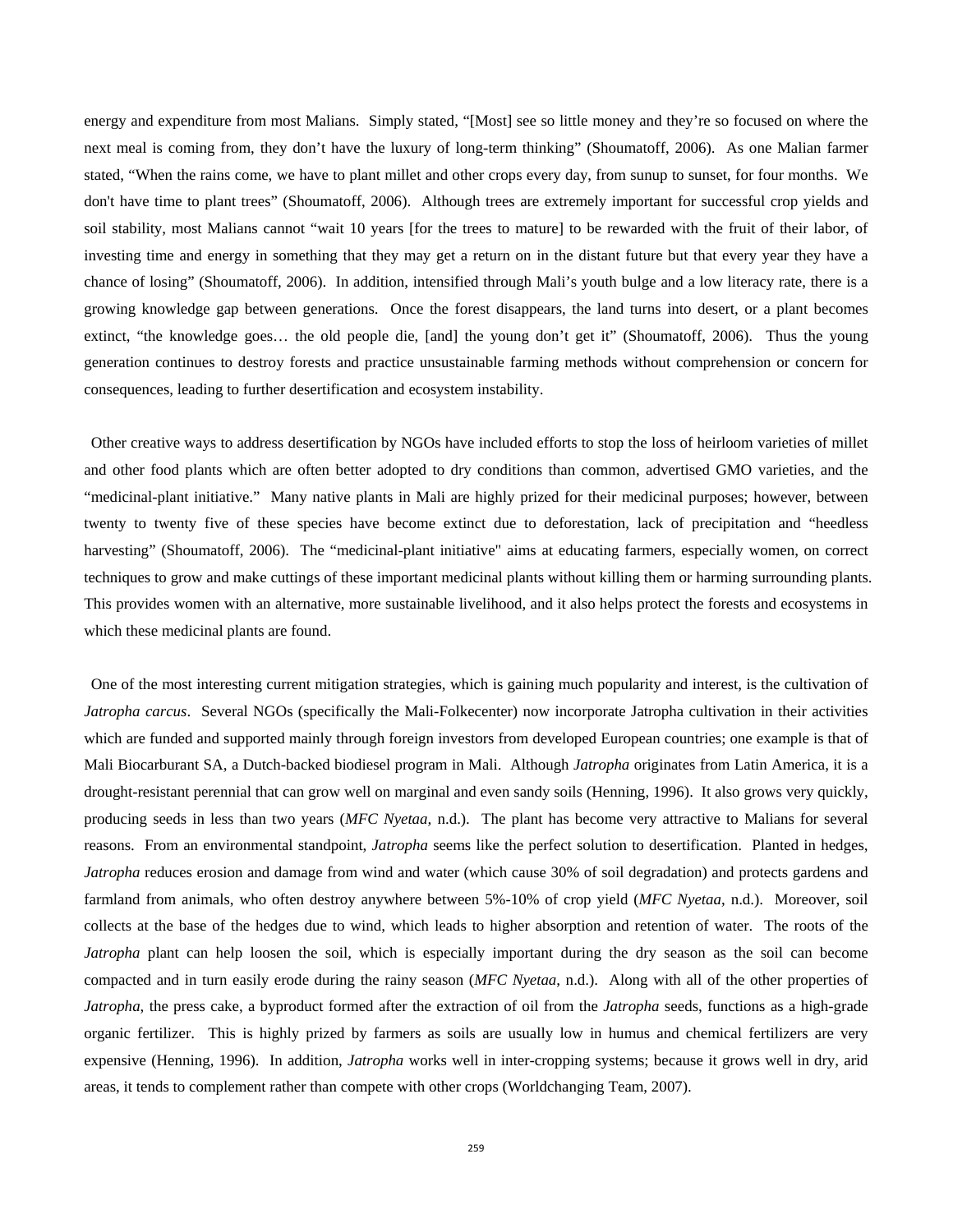Along with environmental benefits, *Jatropha* also provides economic potential. 35% of *Jatropha* seeds consist of a nonedible oil, which can be pressed and used as biofuel (Henning, 2006). Traditionally, this oil has been used for various purposes such as soap and medicine (*MFC Nyetaa*, n.d.). Increasingly, *Jatropha* has become an appealing, low-cost and locally produced biofuel because many rural areas in Mali use pre-combustion chamber diesel engines to provide electricity for lighting homes, running water pumps and grain mills (Worldchanging Team, 2007; Henning, 1996). With the addition of a fuel filter, these engines can easily run off *Jatropha* oil. Moreover, *Jatropha* oil burns much cleaner since it produces less carbon than fossil fuel by roughly 73% and creates a closed CO<sub>2</sub> cycle; carbon emissions that are produced as the *Jatropha* oil is burned are re-absorbed by the next *Jatropha* crop (*MFC Nyetaa*, n.d.). Currently 700 communities throughout Mali have biodiesel generators powered by *Jatropha* oil. This provides economic security for the villages because the money paid for the fuel goes straight back to farmers who produced the seeds. Thus the villages become self-sufficient in terms of energy production, reducing the need to import increasingly expensive fossil fuels (Henning, 1996). From an environmental and economic point of view, *Jatropha* seems attractive as a mitigation strategy since it addresses desertification and provides a local, inexpensive source of fuel (Worldchanging Team, 2007).

 However, *Jatropha* cultivation has several drawbacks. First of all, *Jatropha* is a non-food crop. It may be useful as an alternative crop to generate additional income in areas that have basic necessities met, but for countries such as Mali where food security remains a major problem, *Jatropha* is more of burden to Malians than a benefit. Although the crop is documented to grow in marginal, arid areas (such as the Sahel) and can survive with rainfall anywhere between 300 millimeters to 1,000 millimeters, Jatropha needs at least 600 millimeters per year to thrive and produce nuts (Benge, 2006). *Jatropha* can survive droughts and dry conditions by dropping its leaves; however, overall productivity and yield are drastically reduced as well. In fact, *Jatropha* needs at least five years before it beings to produce optimal supplies of oil (Benge, 2006). Moreover, further refinement through hybridization and selection of the best *Jatropha* plants can take seven cycles, meaning it could potentially take over 35 years to reach the highest function and efficiency of *Jatropha* oil production (Benge, 2006). For dry, arid regions like the Sahel in Mali, the *Jatropha* plant may be able to endure prolonged drought-like conditions. Even if nuts were to be produced, the oil extraction process is highly time and energy consuming since it requires specialized equipment, expensive chemicals (specifically methanol and caustic soda which are highly flammable, toxic and not readily available to those in rural areas), as well as infrastructure and trained personnel (Benge, 2006). There must be considerable investment in all of these before *Jatropha* cultivation can even begin and this is simply unfeasible for typical Malian subsistence farmers. In addition, unrefined *Jatropha* oil is restricted to only certain types of diesel engines, specifically Lister-type engines. Even though these small, biodiesel engines are used in a few small farming villages in Mali, they require modifications to use *Jatropha* oil and are high-maintenance.

 Outside of the economic expenditures for *Jatropha*, this plant also poses significant environmental issues. Although there are arguments supporting *Jatropha* when used in inter-cropping systems, some studies have shown that *Jatropha* could have a negative impact on surrounding crops due to its lateral root development which would cause competition for moisture and nutrients (Benge, 2006). It has also been shown to eliminate grasses and shrubs, plants that are necessary for livestock feed.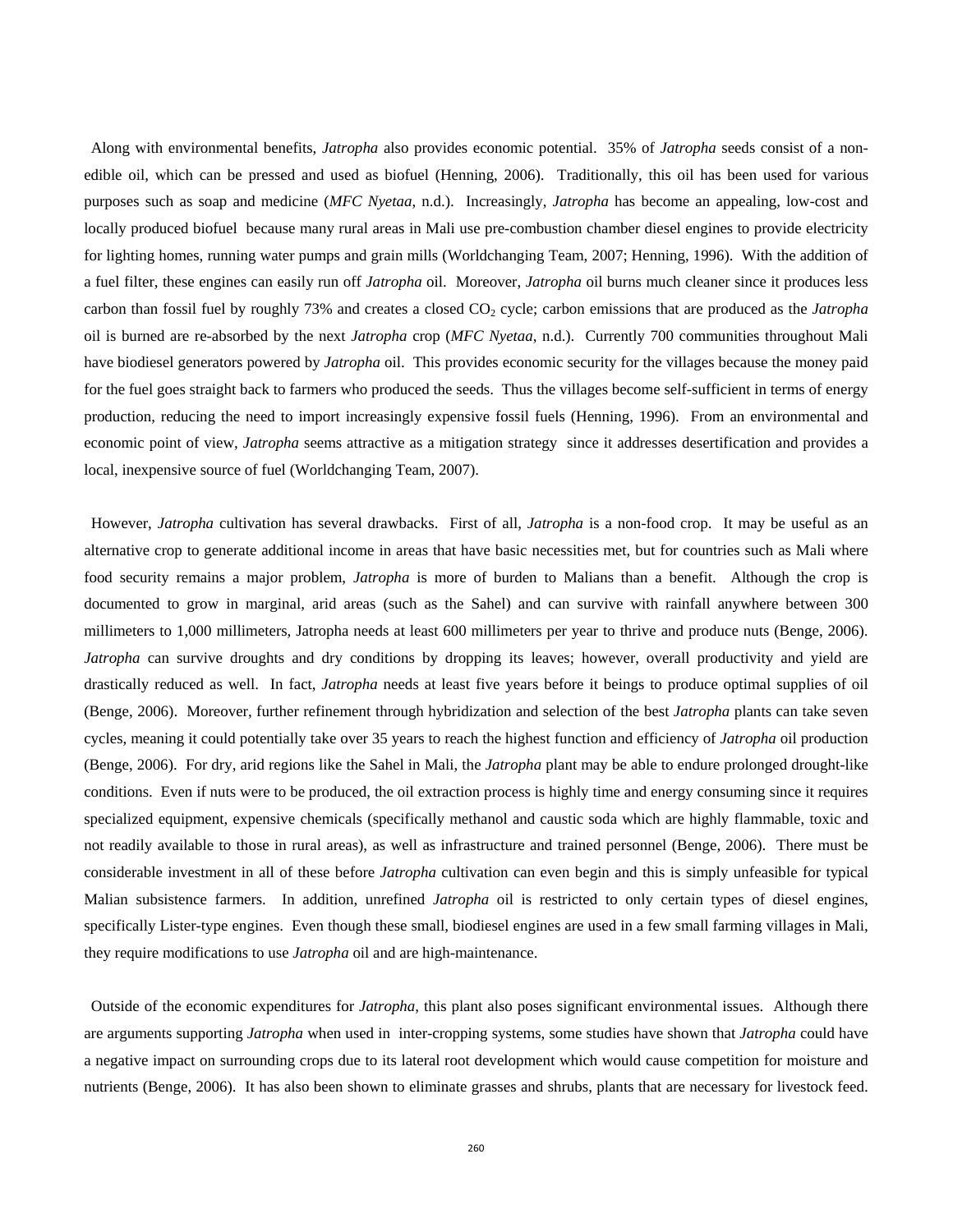Little study has been done into whether *Jatropha* poses a threat as an invasive species, but it has already been listed as a weed in several countries worldwide, including Australia, India (which is one of the biggest producers of *Jatropha* oil), Brazil, Fiji, Honduras, Panama, El Salvador, Jamaica, Puerto Rico, and other parts of the Caribbean (Benge, 2006). In addition, *Jatropha* does not address the problem and need for firewood and charcoal production as the crop is too light of a wood and burns too quickly to be of any use. Although *Jatropha* cultivation and oil production could be beneficial for subsistence farmers as an additional source of income, this crop needs more time, energy and investment than most Malian farmers could provide. Ultimately, Mali does not have the specific conditions to support *Jatropha* oil production and its numerous drawbacks outweigh its possible benefits.

#### Preferred Mitigation Strategy for Sustainable Development: Solar Energy and Applied Uses

 In the grand scheme, Mali's situation seems quite bleak. The Sahel is threatened by desertification and the frequency as well as severity of droughts are on the rise. Moreover, forests are disappearing at alarming rates due to increased demand for fuel wood. In Mali, nearly 90% of the population uses firewood and charcoal each day as their main fuel source; approximately one million acres of trees are cleared each year in Mali (Diarra & Akuffo, 2002; Shoumatoff, 2006). With only 14% of the population having access to electricity, traditional biomass continues to meet 80% of gross energy demand (Nygaard et al., 2010). Together these resource management and consumption issues have led to several environmental problems and strains upon remaining forests. A huge environmental consequence is deforestation which has led to increasing soil erosion, a key trigger factor for desertification (Munn, 2002). Fewer trees mean that women must walk further to find fuel wood or use dried animal dung, which is highly prized as a fertilizer. Less dung for farming results in a loss of soil fertility and a decrease in crop yield (Martinez-Alier, 1995).

 Despite its dire condition, Mali has one resource in abundance that possesses incredible potential: solar radiation. Mali lies between 10˚ and 25˚ north of the equator, situating the country in a prime "sun location;" in fact, Mali receives twelve full hours of sunlight on most days (Diarra & Akuffo, 2002). A high exposure to sunlight year-round creates an opportunity for effective mitigation against the anthropogenic causes of desertification in the form of solar cookers.

 Solar cookers come in various shapes and sizes. A solar cooker is basically a simplified oven consisting of a sturdy frame lined with reflective materials to concentrate the sun's rays upon a pot centered in the middle, heating food without the use of any fuels or production of carbon dioxide emissions. In addition, most solar cookers are very simple to assemble and are low tech in terms of needed materials; in fact, most can be produced locally or constructed of recycled materials (*KoZon*, 2010). For example, an NGO from the Netherlands named KoZon has been working with several countries throughout the Sahel region for many years to provide inexpensive and effective solar cookers. Their solar cookers (named Cookits) consist of a "foldable cardboard box covered on the inner side with reflecting aluminum foil and a heat-resistant plastic bag in which a black metal pot can be placed" (Bontkes & Jongbloed, 2005). Within a few hours of sunshine the Cookit can attain a temperature of 135˚C and upwards, easily cooking food and boiling water (*KoZon*, 2010). In addition, as mentioned, solar cookers are completely self-sufficient, do not need any supplementary fuel sources and do not produce any carbon dioxide emissions. Soot and fine particulate emissions now rank as the second largest source of overall carbon dioxide emissions,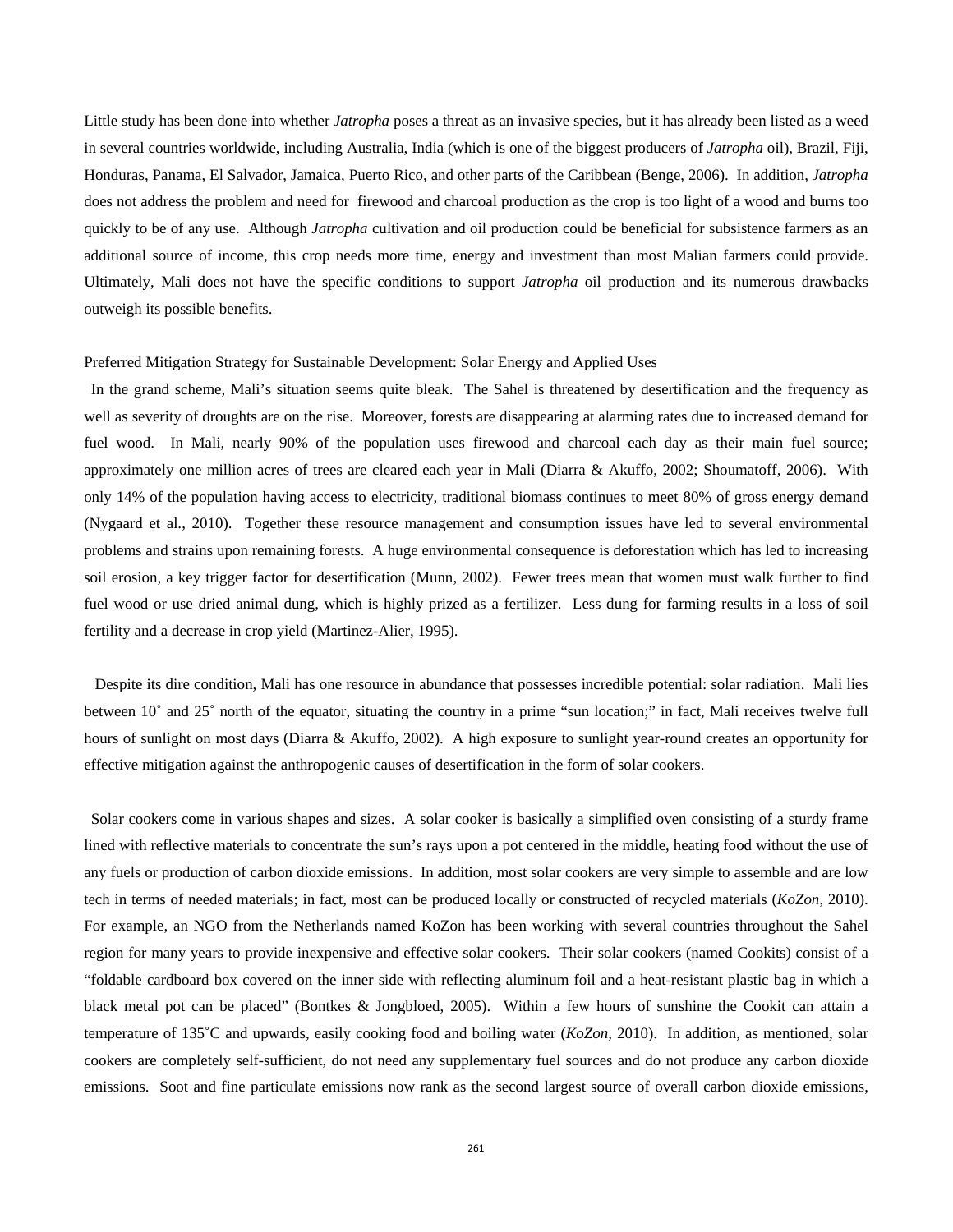with Africa contributing the most due to biomass burning (Goudie & Cuff, 2002). Therefore, along with their low-tech composition, solar cookers provide an environmentally friendly and scientifically sound approach to mitigation.

 In terms of economic feasibility, solar cookers are quite an investment, especially considering Mali's overall economic situation. With a GDP (Purchase Power Parity per capita) ranging from \$470.00 to \$676.80 and a third of the population living on less than a dollar a day, a Cookit solar cooker costing between 5,000-7,500 CFA Francs (\$10.65-\$15.97) is usually too expensive to pay all at once (Bontkes & Jongbloed, 2005). However, with an average savings of 50-180 CFA Francs (\$0.11-\$0.38) per use, the solar cooker pays for itself in as little as thirty uses and saves time and energy otherwise spent on collecting firewood. In comparison to cooking over a traditional three-stone fire, there is no longer a need to survey the process since there is virtually no risk of burning (*KoZon*, 2010). Thus, solar cookers allow women (who usually carry out the cooking process) more freedom and time to complete other productive tasks. Without having to collect firewood or supervise cooking, women can spend more time participating in various cottage industries, such as producing shea butter, soap and incense to sell at the market. Women can use their time efficiently and effectively by focusing on cultivating plants and crops beyond the subsistence level to sell in order to earn money (as well as socioeconomic independence and empowerment) to provide for their children and extended family (*KoZon*, 2010). Although the start-up price may seem high, solar cookers are repaid quickly in terms of resources, trees, time, and energy saved.

In general, according to studies and evaluations from KoZon, their Cookit solar cookers have been received quite well in small, rural villages especially by smaller families and bachelors (Bontkes & Jongbloed, 2005). In addition, the Cookit solar cookers have been culturally accepted quite well especially in light of Mali's dominant religion: Islam. Nearly 90% of Malians are Muslims and solar cookers have been very handy for certain Islamic rituals and festivities (U.S. Department of, 2010). For example, during the Islamic fasting month of Ramadan, Muslims may only eat after sunset since the focus during the day is upon praying. Because traditional cooking methods consume the majority of women's time during the day and require her constant attention, women must begin cooking at 3:00am or 4:00am in the morning to guarantee dinner later (Bontkes & Jongbloed, 2005). However, with the Cookit solar cookers, woman can let the sun cook the food during the day and once night arrives, the food is ready and there is no conflict with their religious rituals or any extra cooking burdens for women. In fact, women have become enthusiastic proponents of solar cookers since they are usually responsible for collecting firewood, a task that is becoming increasingly time-consuming as women have to walk further and further to find wooded areas (*KoZon*, 2010). There has been especially strong support by the Association of Handicapped Women of Mali (Association Malienne des Femmes Handicapées) as well as the Association of Women Engineers of Mali (Association des Femmes Ingénieurs du Mali). Both of these organizations receive funding through KoZon, UN, and World Bank and regularly lead training sessions as well as conduct follow-ups months later to ensure proper use and understanding of the Cookit solar cookers (*KoZon*, 2010). Women with any sort of handicap (mental or physical) or any disease are often the women who carry the heaviest social and economic burdens; they are, as the president of the Association of Handicapped Women of Mali wrote, "the poorest among the poor" (*KoZon*, 2010). Because of their condition, whether it be blindness, deafness, leprosy or physical disfigurements, these women and girls are forced to stay at home. They have few to no opportunities at all to attend school or become employed; their future, out of all Malians, is especially dire (*Courants de*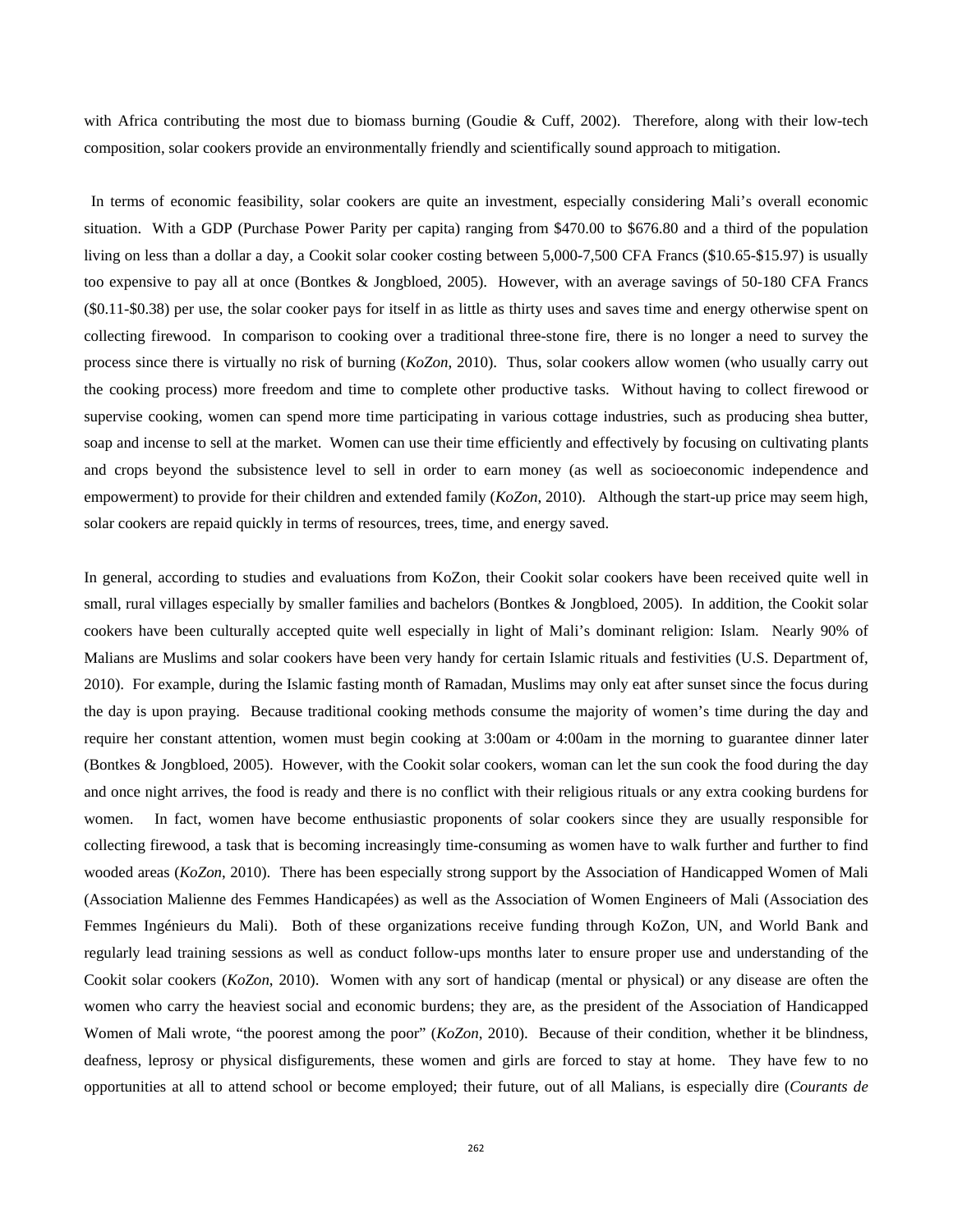*Femmes,* 2010). Moreover, it is often difficult to find a husband for handicapped women thus they often place a heavy burden upon their parents and relatives. For example, leprosy can cause the loss of nerve sensation thus making traditional open fire cooking dangerous for women suffering from the disease as they can unknowingly burn themselves (*Courants de Femmes*, 2010). Solar cookers, although seemingly simple, can greatly influence and improve the lives of handicapped women. It gives them the opportunity to be productive and appreciated. In addition, understanding and use of the solar cookers gives these women increased status in their communities since they can utilize resources that others do not have the knowledge or comprehension of (*Courants de Femmes*, 2010). In this sense, women have the most to gain as well as the most to give and share with their fellow community members.

 However, there are some disadvantages. Most families are quite large in rural villages, upwards of ten family members. In this case, two solar cookers may be needed which may be seen as too large of an investment. In addition, cooking times may be affected if there are dust storms or the weather becomes unfavorable. Despite the easy assembly and simple technology of the Cookit solar cookers, rural villages may not have access to needed materials such as aluminum foil and thermo-resistant plastic bags (Bontkes & Jongbloed, 2005). However, the Cookit solar cookers are quite accommodating; they can use a variety of different materials without losing their effectiveness or efficiency. For instance, in the situation that aluminum foil cannot be obtained, old chewing gum wrappers can be used to line the solar cooker and will provide the same amount of reflectivity (Bontkes & Jongbloed, 2005). Some of these issues can easily be overcome if the solar cooker is used in combination with a heat retention bag or hay box in which the food can be further cooked to completion, as advocated through KoZon's "Integrated Solar Cooking" approach (*KoZon*, 2010). All in all, solar cookers have been received well in past efforts and seem to be socially as well as culturally accepted. Other than KoZon, various NGOs have implemented successful solar cooker programs and training sessions further supported by the Mali-Folkecenter and (as mentioned) several women's groups such as the Association of Handicapped Women of Mali and the Association of Women Engineers (*KoZon*, 2010).

Although implementation of this mitigation strategy would most likely be funded and executed through an NGO like KoZon, Mali's government should take proactive measures in terms of policy. To encourage use of solar cookers, the government should offer subsidies or set up incentive programs (probably funded by UN conventions and environmental organizations) for the country's rural population. In addition, Mali's government should encourage use of solar cookers by offering loans or helping those in rural farming communities solicit microloans from international organizations. After all, the small price of one solar cooker is a valuable asset in Mali's long-term environmental stability and sustainable development. In addition, to further promote use of solar cookers, Mali's government could increase enforcement of threatened forests or wooded areas, thereby fulfilling its obligations and target goals under the Convention on Biological Diversity. By 2010, Mali was expected to increase protection of "large natural areas, highly threatened areas, and areas that are home to highly threatened species" from 4% to 15% (Country Profile-Mali, n.d.). Increased protection of natural and threatened wooded areas would compel those situated in rural villages to consider investing in solar cookers as access to fuel wood would be restricted.

Beyond solar cookers, solar resources have been and continue to be widely exploited throughout Mali. This is mostly done so through solar photovoltaic (PV) installations as well as thermal applications, such as water heating, drying and cooking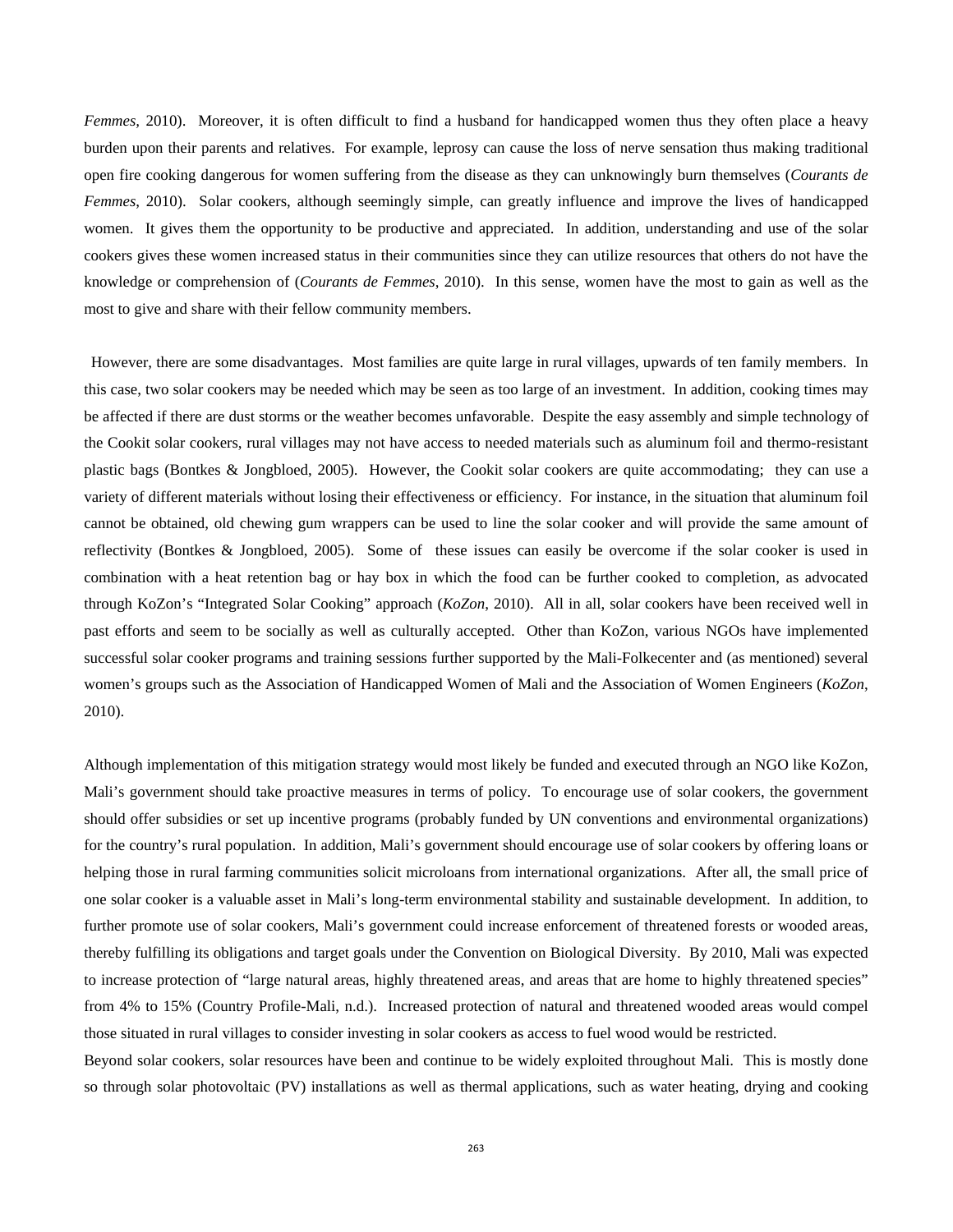(Nygaard et al., 2010). The current exploitation is mainly through the support and efforts of various donors, including numerous NGOs, UN programs and the World Bank. Although solar energy is by no means a common sight in Mali, villagers are becoming more familiar and aware about its potential use; in fact, according to Ivan Nygaard, "more than 95% of people in both rural and urban centers [in Mali] have already heard of or seen PV systems" (Nygaard et al., 2010). In 2007, more than 800 solar pumps providing drinking water and over 70,000 Solar Home Systems (SHS) were installed throughout Mali (Nygaard et al., 2010). Other solar energy applications include lighting in schools and public squares as well as lighting and refrigeration of medicines and vaccines in the clinics (*MFC Nyetaa*, n.d). These solar PV system have also been used for electrification of the schools for evening adult literacy classes as well as children's classes during the day and of the clinics for improved healthcare provision. The Mali-Folkecenter has been responsible for most of these installations and works very closely with local villages, educating and training them to maintain their solar PV systems and ensure the highest efficiency; through these programs, villagers gain the essential skills for management and repairs of solar PV systems without having to leave their homes and risk socioeconomic instability in the cities (i.e. slums) (*MFC Nyetaa*, n.d.). Not only does solar PV technology provide a sustainable and renewable source of energy, it (through all of its applications) also improves health conditions and the quality of life for local villagers (electrification of schools and clinics) and encourages a greater diversity of economic activities. This in turn ensures greater economic stability for the villages and reduces the chances of urbanization (MFC Nyetaa, n.d.). Through electrification, community centers and schools can bring *in* opportunities to villages, such as literacy classes, cultural classes, lectures on health, HIV/AIDS, environmental issues, democracy and innumerable other important topics (Nygaard et al., 2010). And all of this can be done without dependence upon traditional biomass for energy or mass deforestation to obtain needed resources.

However, solar PV energy has quite a costly price tag. Despite aid and investment from numerous organizations (NGOs, Mali-Folkecenter, UN, etc.), solar energy remains very expensive and inaccessible to the majority of Malians. Simply explained, if Malians are already struggling to justify the investment in one or two Cookit solar cookers, then a solar PV system (despite generous donations) is entirely out of the picture. In addition, as explained by Diarra and Akuffo, the following issues are problematic constraints to the widespread utilization of solar PV technologies: decreased efficiency of solar PV cells due to dust and high temperatures, high initial cost (exacerbated by lowered efficiency and power output of solar PV cells), underdeveloped solar energy sector policy, and low participation of local communities in terms solar PV technology programs, training, implementation, and maintenance (Diarra & Akuffo, 2002; Nygaard et al., 2010). Moreover, Nygaard has shown that NGOs often do not socialize well or effectively with the local population, resulting in the feeling among villagers that the solar PV system does not actually belong to them or that they have any control or influence over it; thus, the local population may not have much interest in maintaining the system or learning about its various applications (Nygaard et al., 2010). Yet another issue is that of a lack of qualified commercial solar PV system dealers and trained personnel for installation and maintenance (specifically at the local level). Additionally, proper education to consumers on the limits and uses of technology continues to be a problem. Finally, as mentioned, there is a major lack of credit facilities for rural communities (Nygaard et al., 2010).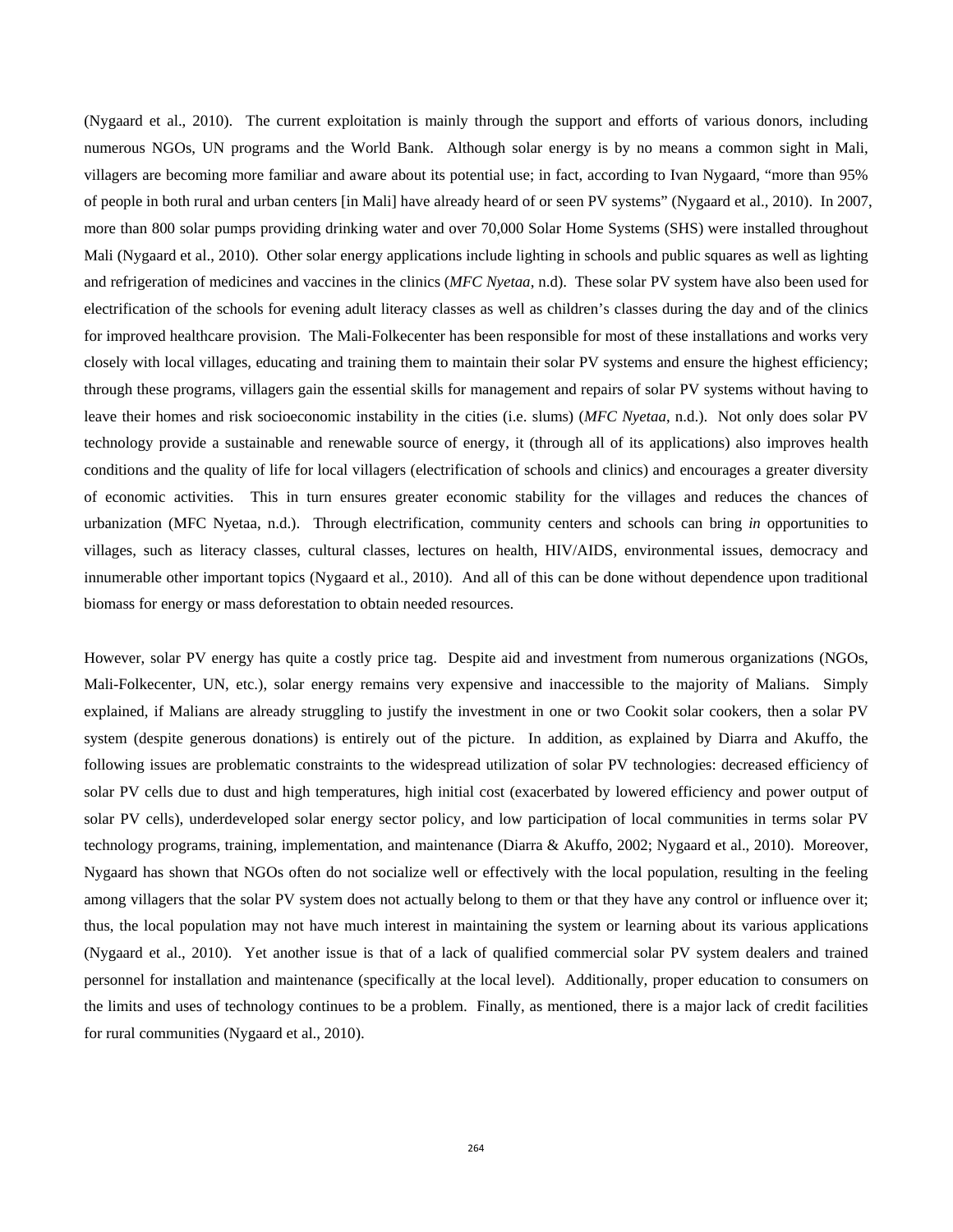Although solar energy has great potential to push Mali towards a sustainable future (both in terms of the environment and development), there are so many financial constraints that the widespread use and implementation of solar PV systems is not possible at this time. Solar cookers may seem to provide a rather small solution to an enormous environmental problem, but they can actually become quite effective if used extensively throughout Mali. With nearly 90% of Malians depending upon firewood for fuel each day, solar cookers could make a considerable impact, moving away from environmentally destructive routines to ecologically sound practices (Bontkes & Jongbloed, 2005).

# **CONCLUSION**

 Half of the world's land surface is defined as "dryland" (a total of 28 million square miles) of which 19 million square miles are becoming desert or are currently threatened with desertification; this means that over 1.5 billion people in more than 100 countries are being affected by desertification (Shoumatoff, 2006). The Sahel, a narrow, semi-arid area that runs from Mauritania to Chad between the Sahara to the North and savannas to the South, is especially prone to desertification as it is a very fragile ecosystem, easily altered by climate changes as well as human activities (Goudie & Cuff, 2002; Krech et al., 2004). In Mali alone, over a million acres of trees a year are cleared (Shoumatoff, 2006). Dust storms from the Sahara pick up between 2 to 3 billion tons of sand a year, spreading it around the world, from the Sahel region to Florida and Texas. In addition, between the 1970s to mid-1980's, numerous droughts plagued Mali and other Sahelian countries, killing over 250,000 people and 3.5 million heads of cattle (Shoumatoff, 2006). Along with a booming population rate of 2.6% and 47% of the total population below 14 years of age, Mali is facing major problems (U.S. Department of, 2010). Forests and Sahel land are being cleared for agriculture, already fragile areas are becoming overgrazed and overstrained and droughts are ever increasing in frequency. Resources, such as firewood, are in high demand but in decreasing availability and food security is an issue for millions of Malians (Shoumatoff, 2006; Goudie & Cuff, 2002). These problems are expected to worsen in the coming century as the forecast is dry, hot and brutal.

 However, Mali's government (with support from the United Nations and many NGOs) is taking progressive steps to reduce the impact of climate change and desertification while supporting sustainable development. Several mitigation efforts are currently in place, ranging from agroforestry to *Jatropha* cultivation. Solar cookers offer an inexpensive yet effective mitigation strategy to combating deforestation and consequent environmental problems by reducing the need for firewood. This particular strategy will help meet and ensure the growing needs for resources of current and future generations while preserving Mali's fragile environment. Sustainable development is based on the comprehension and recognition of the relationship shared by the environment and natural resources that provide the material and environmental base, ecosystems, and energy upon which economic and social stability ultimately depend. In other words, sustainable development cannot occur without taking the long-term stability and health of the environment into account. Low-tech and self-sufficient in terms of energy, solar cookers offer a bright and green alternative to address Mali's desertification and climate change related issues.

#### **ACKNOWLEDGEMENTS**

 No research article or scientific inquiry is ever the product of one person's efforts, and certainly this one was no different. This paper would never have become reality without the help and suggestions of Jacqueline Maximillian, PhD, at the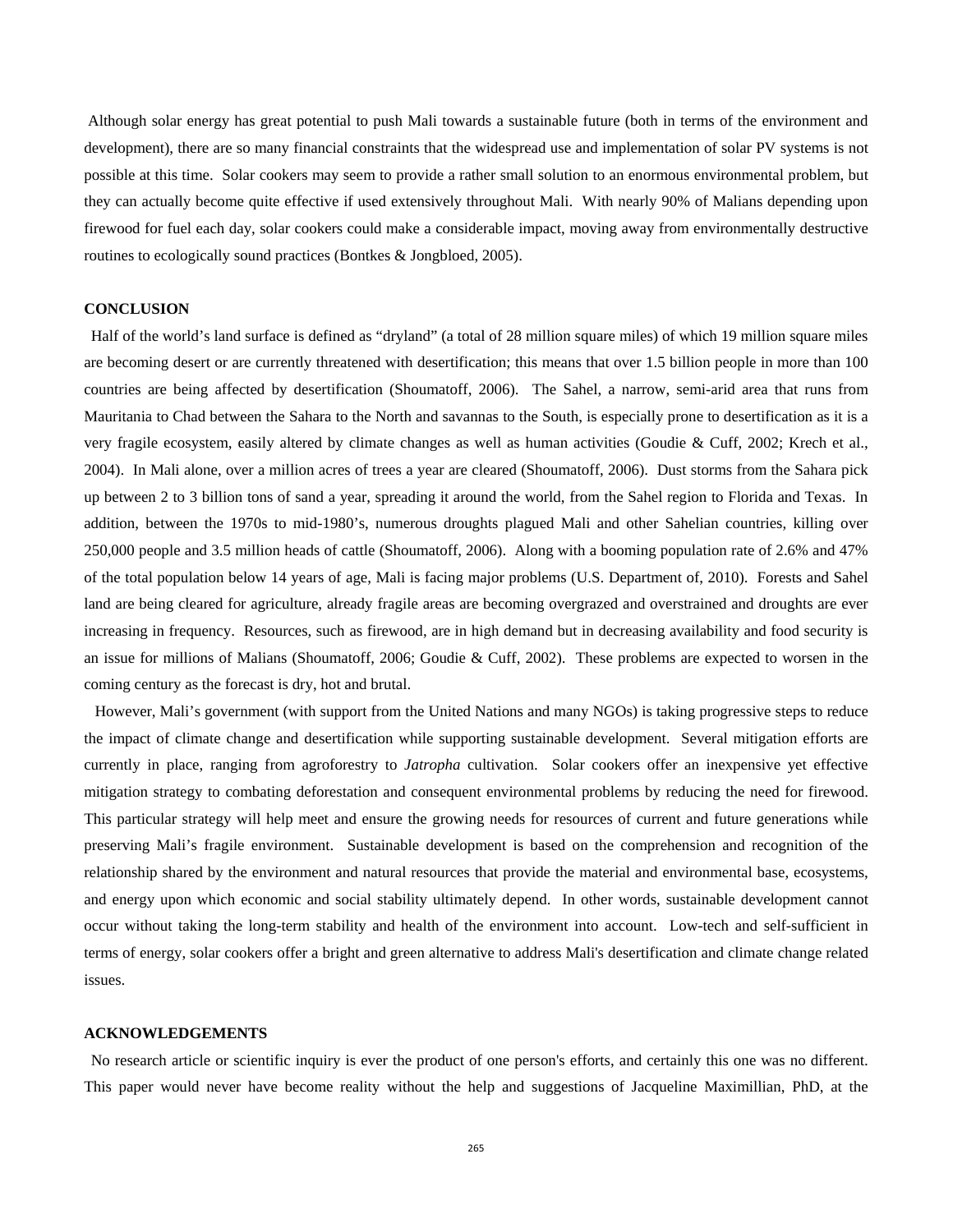University of Idaho. In addition, my supportive friends and colleagues from the University of Idaho Environmental Science 225 class, International Environmental Issues Seminar, were incredibly helpful. Thank you for your inspiration and guidance throughout the process of writing this article; I would not have been able to do it without all of you.

### **REFERENCES:**

Benge, M. (2006, August 1). Assessment of the potential of Jatropha curcas, (biodiesel tree) for energy production and other uses in developing countries. *Educational Concerns for Hunger Education* (ECHO). Retrieved April 9, 2011, from http://www.ascension-publishing.com/BIZ/jatropha.pdf.

Benjaminsen, T.A. (2008, November 1). Does supply-induced scarcity drive violent conflicts in the African Sahel? The case of the Tuareg Rebellion in Northern Mali. *Journal of Peace Research, 45*, 6, 819-836. Retrieved February 27, 2011, from http://jpr.sagepub.com/content/45/6/819.full.pdf+html.

Bontkes, J. S., & Jongbloed, W. (2005). The CooKit: Its introduction, acceptation and follow-up in Gorom –Gorom (Northern Burkina Faso). *KoZon*. Retrieved March 7, 2011, from http://www.kozon.org/english/index.php? option=com\_docman&task=cat\_view&Itemid=84&gid=48&orderby=dmdate\_published&ascdesc=DESC.

Brooks, N. (2006, November 1). *Climate change, drought and pastoralism in the Sahel.* Discussion note for the World Initiative on Sustainable Pastoralism. Retrieved January 30, 2011, from http://cmsdata.iucn.org/ downloads/e\_conference\_discussion\_note\_for\_the\_world\_initiative\_on\_sustainable\_pastoralism\_.pdf.

*Courants de Femmes* Web site. (2010). Retrieved April 23, 2011, from http://www.courantsdefemmes.org.

Crane, T. A. (2010, December 1). Of models and meanings: Cultural resilience in social-ecological systems. *Ecology and Society, 15,* 4.

Country profile- Mali. (n.d.) *Convention on Biological Diversity*. Retrieved March 5, 2011, from http://www.cbd.int/countries/profile.shtml?country=ml.

Diarra, D.C., & Akuffo, F.O. (2002). Solar photovoltaic in Mali: Potential and constraints. *Elsevier 43*, 151-163. Retrieved March 5, 2011, from http://www.sciencedirect.com/science/article/pii/S019689040100019X.

Economics of Climate Adaption Working Group. (2009). Shaping climate-resilient development: A framework for decisionmaking. Retrieved January 28, 2011, from http://www.mckinseyonsociety.com/downloads/ reports/Economic-Development/ ECA Shaping Climate%20Resilent Development.pdf.

Giannini, A., Biasutti, M., Verstraete, M. M., & Symposium. (2008). A climate model-based review of drought in the Sahel: Desertification, the re-greening and climate change. *Elsevier 64*, 119-128. Retrieved January 28, 2011, from http://www.sciencedirect.com/science/article/pii/S0921818108001227.

Goudie, A., & Cuff, D. J. (2002). Sahel drought in West Africa. *Encyclopedia of global change: Environmental change and human society* (Vol. 1, pp. 278-286). Oxford: Oxford University Press.

Henning, R. (1996). Combating desertification: The Jatropha project of Mali, West Africa. *Aridlands Newsletter*. Retrieved March 5, 2011, from http://ag.arizona.edu/oals/ALN/aln40/jatropha.html.

Hulme, M. (2001, January 1). Climatic perspectives on Sahelian desiccation: 1973-1998. *Global Environmental Change: Human and Policy Dimensions, 11,* 1, 19-29.

Hulme, M., & Kelly, M. (1993). *Climate change, desertification and desiccation, and the case of the African Sahel*. Norwich, East Anglia: Centre for Social and Economic Research on the Global Environment. Retrieved March 3, 2011, from http://www.cserge.ac.uk/sites/default/files/gec\_1993\_17.pdf.

*KoZon* Web site. (2010). Retrieved March 7, 2011, from http://www.kozon.org/english/index.php.

Krech, S., McNeill, J. R., & Merchant, C. (2004). Sahel. *Encyclopedia of world environmental history* (Vol. 3, pp. 1086- 1087). New York: Routledge.

Leisinger, K.M., Schmitt, K., and ISNAR (eds). (1995). *Survival in the Sahel: An ecological and developmental challenge*. The Hague: International Service for National Agricultural Research.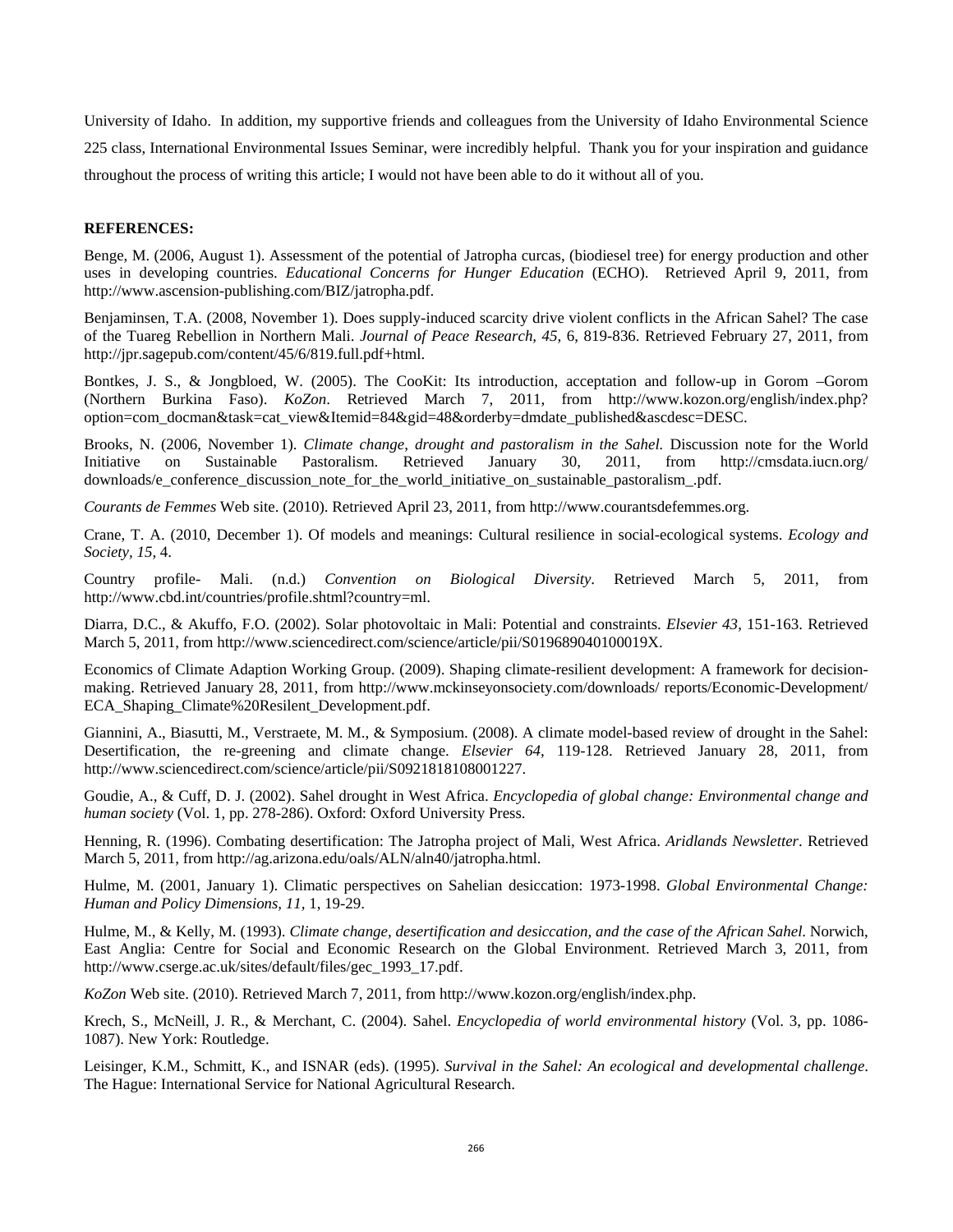Library of Congress. (2005). *Country profile: Mali*. Washington, D.C.: Library of Congress, Federal Research Division. Retrieved February 23, 2011, from http://lcweb2.loc.gov/frd/cs/profiles/Mali.pdf.

MacFarquhar, N. (2010, December 21). African farmers displaced as investors move in. *The New York Times*. Retrieved February 26, 2011, from http://www.nytimes.com/2010/12/22/world/africa/22mali.html? pagewanted=all.

*Mali*. (n.d.). *The CIA World Factbook*. Retrieved February 27, 2011, from https://www.cia.gov/library/ publications/theworld-factbook/geos/ml.html.

Martinez-Alier, J. (1995). The use of firewood and deforestation. *WISE News Communique*. Retrieved March 6, 2011 from http://www10.antenna.nl/wise/index.html?http://www10.antenna.nl/wise/427-8/alier.html.

*MFC Nyetaa* Web site. (n.d.). Retrieved March 5, 2011, from http://www.malifolkecenter.org/.

Mortimore, M. J., & Adams, W. M. (2001, January 1). Farmer adaptation, change and "crisis" in the Sahel. *Global Environmental Change : Human and Policy Dimensions, 11,* 1, 49.

Munn, R. E. (2002). Desertification. *Encyclopedia of global environmental change* (Vol. 3, pp. 282-289). Chichester: Wiley.

Nygaard, I., Badger, J., Larsen, S., Rasmussen, K., Nielsen, T. T., Hansen, L. B., Stisen, S., ... Togola, I. (2010, June 7). Using modeling, satellite images and existing global datasets for rapid preliminary assessments of renewable energy resources: The case of Mali. *Renewable and Sustainable Energy Reviews, 14,* 8, 2359-2371.

*Primature* Web site. (2011). Gouvernement du Mali. Retrieved March 5, 2011, from http://www.primature.gov.ml/.

Rosenfeld, D. (2001). Smoke and desert dust stifle rainfall, contribute to drought and desertification. *Aridlands Newsletter*. Retrieved March 3, 2011 from http://ag.arizona.edu/oals/ALN/aln49/rosenfeld.html.

Shoumatoff, A. (2006, January 1). Forecast: Dry and brutal. *On Earth 27*, 4, 28-37. Retrieved January 29, 2011 from EBSCO*host*.

*SOS Sahel International UK* Web site. (2010). Retrieved April 9, 2011, from http://www.sahel.org.uk/.

Taylor, C.M. (2001). Feedbacks between the land surface and the atmosphere in the Sahel. *Aridlands Newsletter*. Retrieved March 3, 2011, from http://ag.arizona.edu/OALS/ALN/aln49/taylor.html.

Taylor, C. M., Lambin, E. F., Stephenne, N., Harding, R. J., & Essery, R. L. H. (2002, December 15). The influence of land use change on climate in the Sahel. *Journal of Climate, 15,* 24, 3615-3629.

Turner, M. D. (2009, January 1). Capital on the move: The changing relation between livestock and labor in Mali, West Africa. *Geoforum, 40,* 5, 746-755.

*United Nations Convention to Combat Densification* (UNCCD) Web site. (1997). Retrieved March 5, 2011, from http://www.un.org/ecosocdev/geninfo/sustdev/desert.htm.

*United Nations Development Programme* (UNDP) Web site. (2010). Retrieved April 9, 2011, from http://www.undp.org/content/undp/en/home.html.

UNdata, United Nations Statistics Division. (2010). Mali country profile. Retrieved February 26, 2011, from http://data.un.org/CountryProfile.aspx?crName=MALI#Environment.

*United Nations Framework Convention on Climate Change* (UNFCCC) Web site. (2011). Retrieved March 5, 2011, from http://unfccc.int/2860.php.

*United Nations Industrial Development Organization* (UNIDO). (2005). Climate change and CDM activities. Retrieved January 28, 2011 from http://www.unido.org/fileadmin/import/ 47530\_Mali\_report\_ English.pdf.

U.S. Department of State, Bureau of African Affiars. (2010). Background note: Mali. Retrieved February 26, 2011, from http://www.state.gov/r/pa/ei/bgn/2828.htm.

van Beusekom, M. M. ( 1999). From underpopulation to overpopulation: French perceptions of population, environment, and agricultural development in French Soudan (Mali), 1900-1960. *Environmental History, 4,* 2, 198-219.

Williams, M. A. J. (2001) Interactions of desertification and climate: Present understanding and future research imperatives. *Aridlands Newsletter*. Retrieved March 3, 2011 from http://ag.arizona.edu/oals/ALN/aln49/ williams.html.